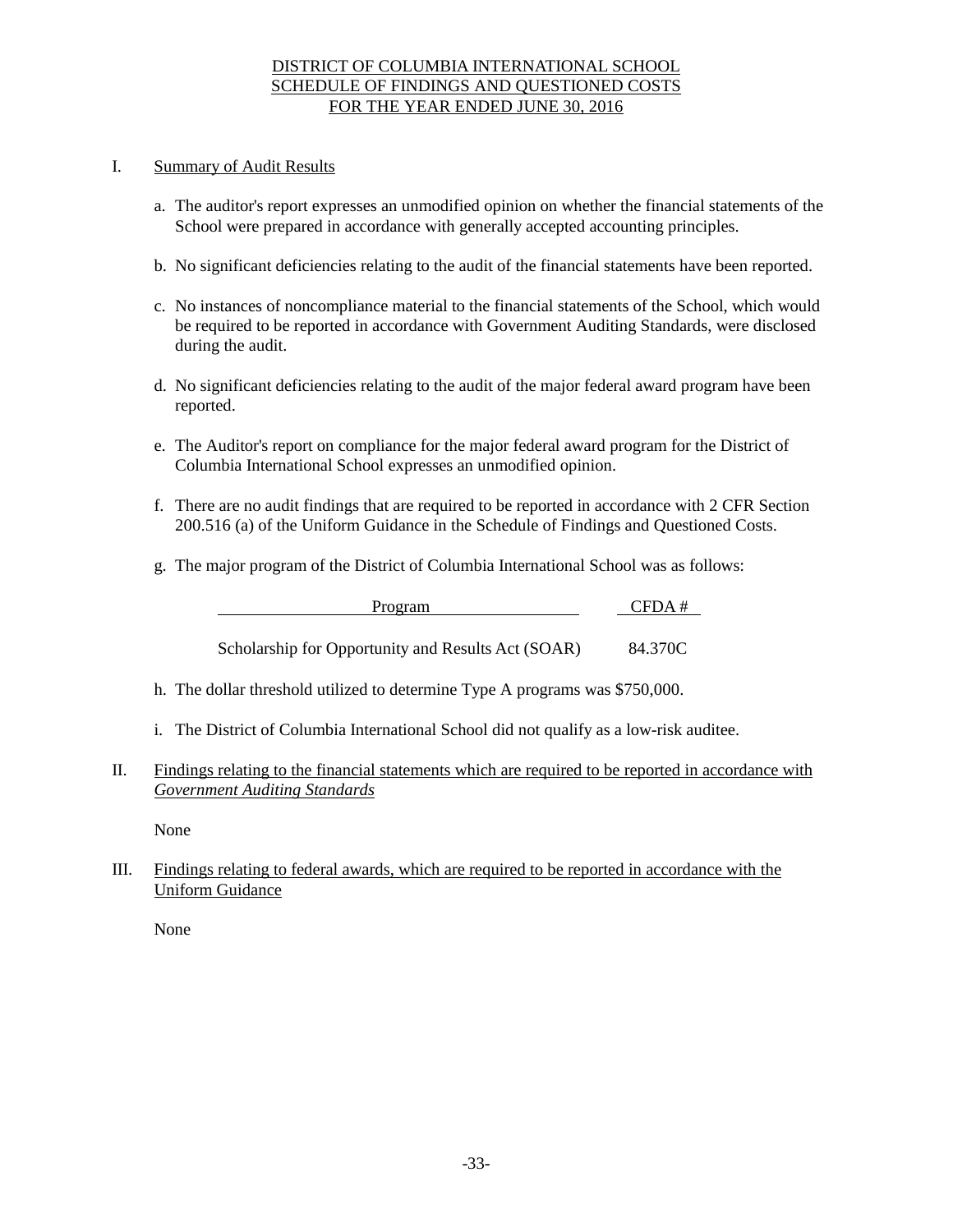# I N D E X

|                                                                                                                                                                                                                          | Page           |
|--------------------------------------------------------------------------------------------------------------------------------------------------------------------------------------------------------------------------|----------------|
| <b>Independent Auditor's Report</b>                                                                                                                                                                                      | $1-2$          |
| Comparative Statements of Financial Position, June 30, 2016 and 2015                                                                                                                                                     | 3              |
| Comparative Statements of Activities, For the Years Ended June 30, 2016 and 2015                                                                                                                                         | $\overline{4}$ |
| Comparative Statements of Cash Flows, For the Years Ended June 30, 2016 and 2015                                                                                                                                         | 5              |
| <b>Notes to Financial Statements</b>                                                                                                                                                                                     | $6 - 22$       |
| Supplemental Information                                                                                                                                                                                                 |                |
| Schedule 1 - Comparative Schedules of Functional Expenses,<br>For the Years Ended June 30, 2016 and 2015                                                                                                                 | 23             |
| Schedule 2 - Comparative Schedules of Average Cost Per Student,<br>For the Years Ended June 30, 2016 and 2015                                                                                                            | 24             |
| Schedule 3 - Schedule of Expenditures of Federal Awards, For the Year Ended<br>June 30, 2016                                                                                                                             | $25 - 26$      |
| Notes to Schedule of Expenditures of Federal Awards                                                                                                                                                                      | 27             |
| Independent Auditor's Report on Internal Control over Financial Reporting<br>and on Compliance and Other Matters Based on an Audit of Financial<br>Statements Performed in Accordance with Government Auditing Standards | 28-29          |
| Independent Auditor's Report on Compliance for Each Major Program and on<br>Internal Control over Compliance Required by the Uniform Guidance                                                                            | $30 - 31$      |
| Summary Schedule of Prior Audit Findings, For the Year Ended June 30, 2016                                                                                                                                               | 32             |
| Schedule of Findings and Questioned Costs, For the Year Ended June 30, 2016                                                                                                                                              | 33             |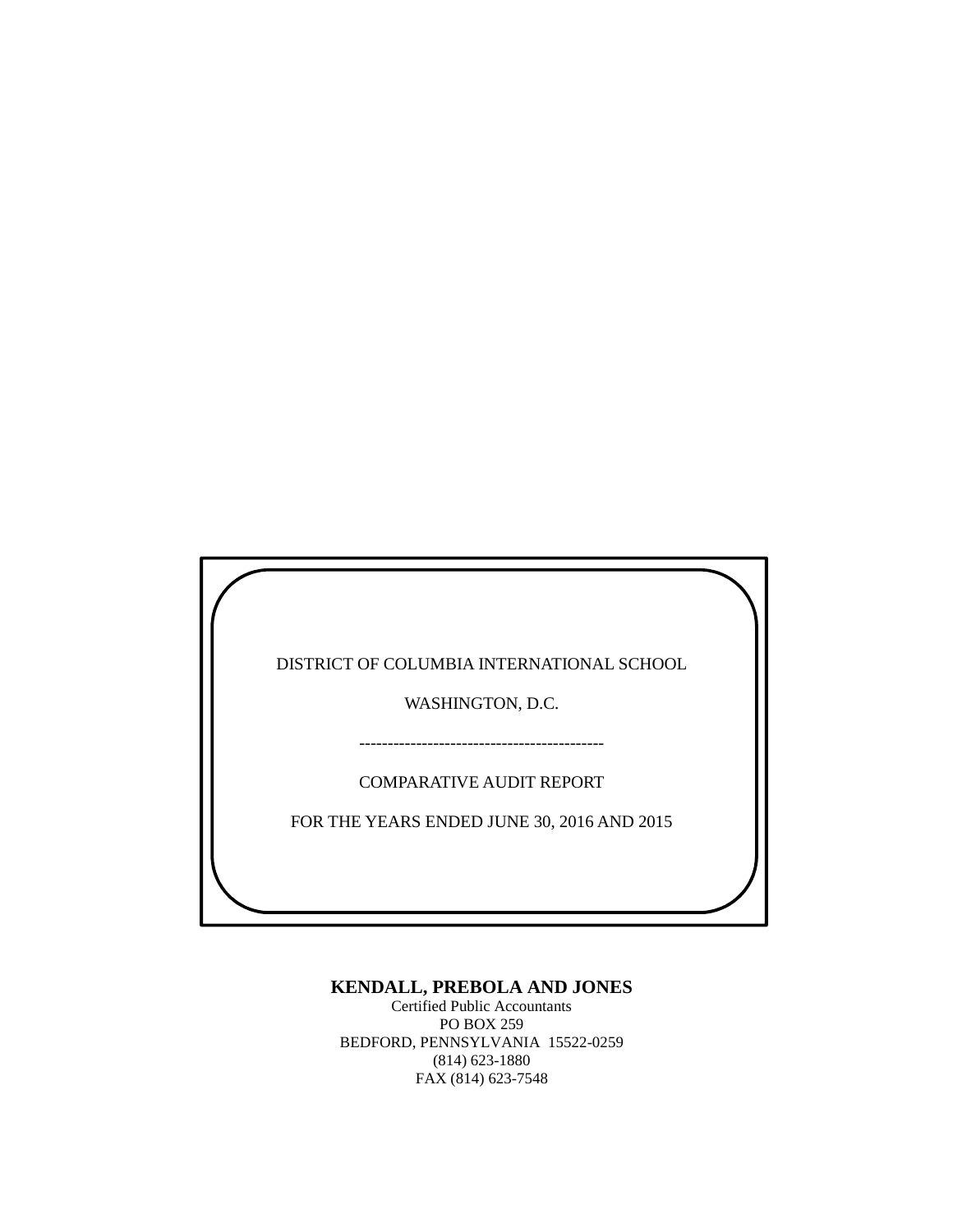Board of Trustees District of Columbia International School 3220 16th Street NW Washington, DC 20010

#### INDEPENDENT AUDITOR'S REPORT

### *Report on the Financial Statements*

We have audited the accompanying financial statements of the District of Columbia International School, (a nonprofit organization) which comprise the statements of financial position as of June 30, 2016 and 2015, and the related statements of activities and cash flows for the years then ended, and the related notes to the financial statements.

#### *Management's Responsibility for the Financial Statements*

Management is responsible for the preparation and fair presentation of these financial statements in accordance with accounting principles generally accepted in the United States of America; this includes the design, implementation, and maintenance of internal control relevant to the preparation and fair presentation of financial statements that are free from material misstatement, whether due to fraud or error.

### *Auditor's Responsibility*

Our responsibility is to express an opinion on these financial statements based on our audits. We conducted our audits in accordance with auditing standards generally accepted in the United States of America and the standards applicable to financial audits contained in *Government Auditing Standards*, issued by the Comptroller General of the United States. Those standards require that we plan and perform the audit to obtain reasonable assurance about whether the financial statements are free from material misstatement.

An audit involves performing procedures to obtain audit evidence about the amounts and disclosures in the financial statements. The procedures selected depend on the auditor's judgment, including the assessment of the risks of material misstatement of the financial statements, whether due to fraud or error. In making those risk assessments, the auditor considers internal control relevant to the entity's preparation and fair presentation of the financial statements in order to design audit procedures that are appropriate in the circumstances, but not for the purpose of expressing an opinion on the effectiveness of the entity's internal control. Accordingly, we express no such opinion. An audit also includes evaluating the appropriateness of accounting policies used and the reasonableness of significant accounting estimates made by management, as well as evaluating the overall presentation of the financial statements.

We believe that the audit evidence we have obtained is sufficient and appropriate to provide a basis for our audit opinion.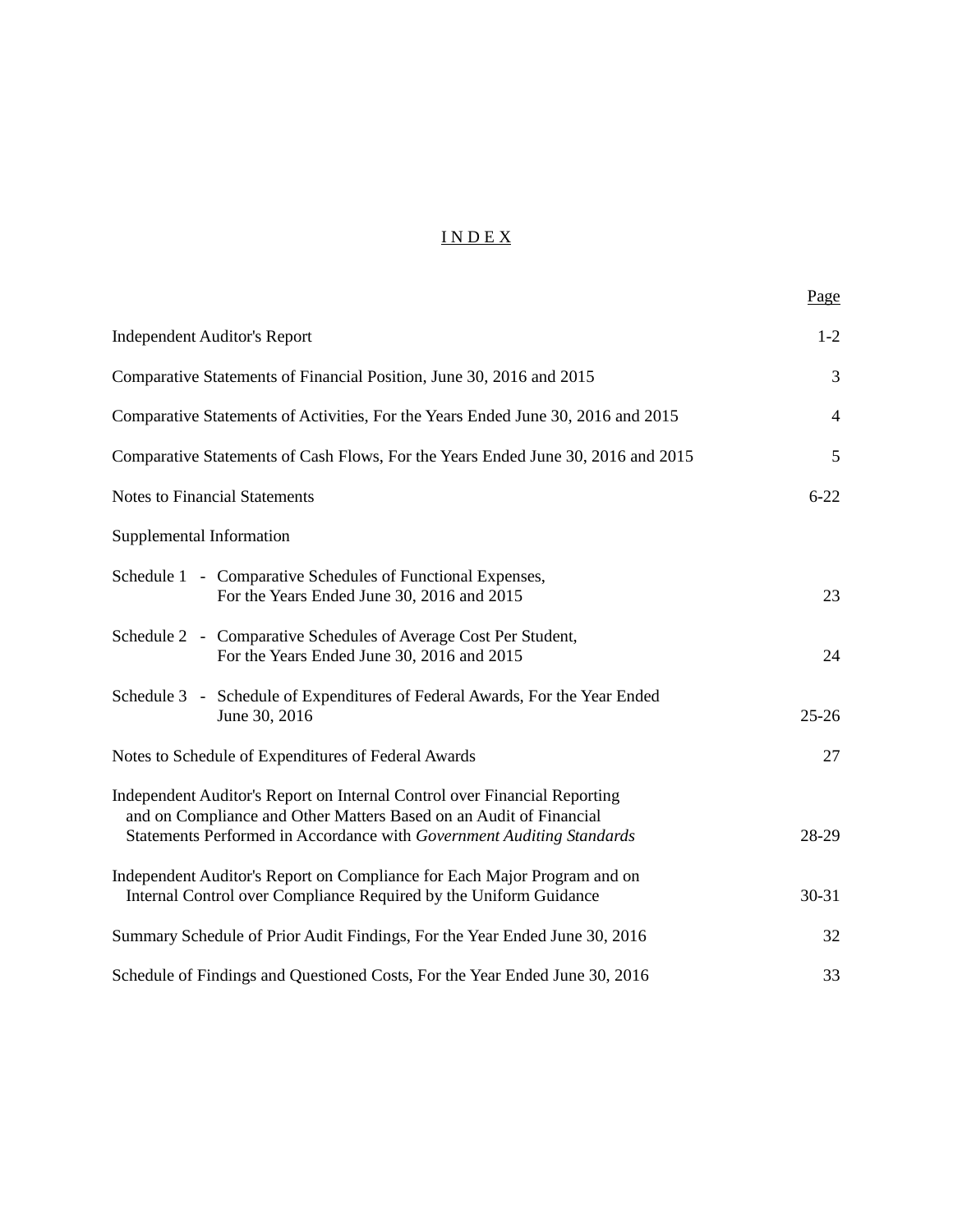## *Opinion*

In our opinion, the financial statements referred to above present fairly, in all material respects, the financial position of the District of Columbia International School as of June 30, 2016 and 2015, and the changes in its net assets and its cash flows for the years then ended in accordance with accounting principles generally accepted in the United States of America.

# *Other Matters*

Our audits were conducted for the purpose of forming an opinion on the financial statements as a whole. The supplemental schedules of functional expenses and schedules of average cost per student are presented for purposes of additional analysis and are not a required part of the financial statements. In addition, the accompanying Schedule of Expenditures of Federal Awards, as required by Title 2 U.S. Code of Federal Regulations (CFR) Part 200, Uniform Administrative Requirements, Cost Principles, and Audit Requirements for Federal Awards, is presented for purposes of additional analysis and is not a required part of the financial statements. Such information is the responsibility of management and was derived from and relates directly to the underlying accounting and other records used to prepare the financial statements. The information has been subjected to the auditing procedures applied in the audit of the financial statements and certain additional procedures, including comparing and reconciling such information directly to the underlying accounting and other records used to prepare the financial statements or to the financial statements themselves, and other additional procedures in accordance with auditing standards generally accepted in the United States of America. In our opinion, the information is fairly stated in all material respects in relation to the financial statements as a whole.

# *Other Reporting Required by Government Auditing Standards*

In accordance with *Government Auditing Standards*, we have also issued our report dated November 22, 2016, on our consideration of the District of Columbia International School's internal control over financial reporting and on our tests of its compliance with certain provisions of laws, regulations, contracts and grant agreements and other matters. The purpose of that report is to describe the scope of our testing of internal control over financial reporting and compliance and the results of that testing, and not to provide an opinion on the internal control over financial reporting or on compliance. That report is an integral part of an audit performed in accordance with *Government Auditing Standards* in considering the District of Columbia International School's internal control over financial reporting and compliance.

> Kendall, Prebola and Jones Certified Public Accountants

Bedford, Pennsylvania November 22, 2016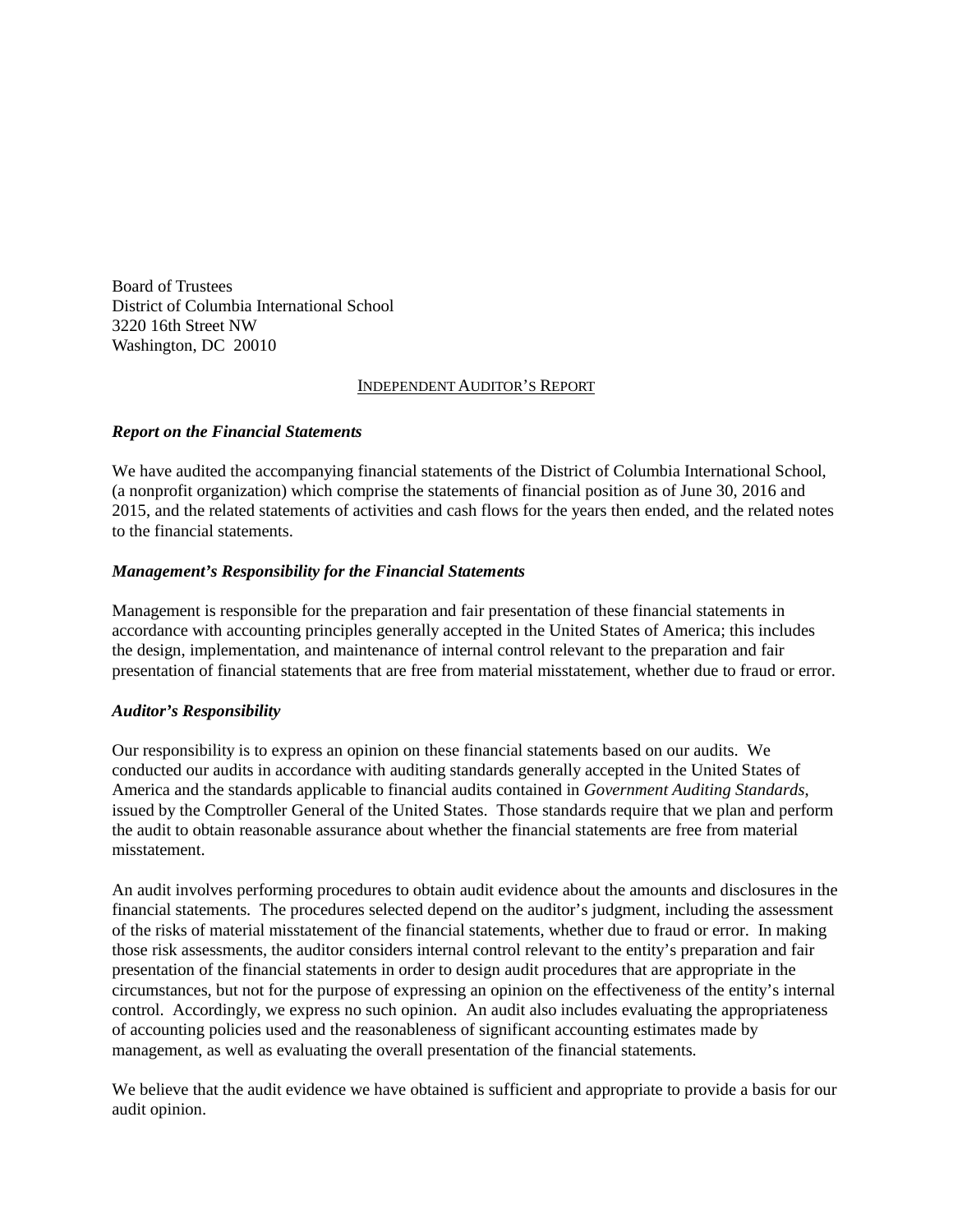# DISTRICT OF COLUMBIA INTERNATIONAL SCHOOL COMPARATIVE STATEMENTS OF FINANCIAL POSITION JUNE 30, 2016 AND 2015

|                                                 | June 30, 2016              | June 30, 2015             |
|-------------------------------------------------|----------------------------|---------------------------|
| <b>ASSETS</b>                                   |                            |                           |
| <b>Current Assets:</b>                          |                            |                           |
| Cash and Cash Equivalents                       | $\mathcal{S}$<br>3,061,008 | \$<br>1,180,735           |
| <b>Accounts Receivable</b>                      | 87,302                     | 26,614                    |
| <b>Grants Receivable</b>                        | 473,794                    | 108,883                   |
| Promises Receivable                             | 5,500                      | 4,010                     |
| Prepaid Expenses                                | 201,945                    | 129,885                   |
| <b>Total Current Assets</b>                     | 3,829,549<br>\$            | 1,450,127<br>\$           |
| <b>Fixed Assets:</b>                            |                            |                           |
| Furniture and Equipment                         | \$<br>247,228              | \$<br>127,444             |
| <b>Computer Equipment</b>                       | 279,711                    | 185,920                   |
| <b>Website Design</b>                           | 4,175                      | 2,875                     |
| Leasehold Improvements                          | 23,616                     | 15,491                    |
| <b>Construction in Progress</b>                 | 1,265,421                  |                           |
| Less: Accumulated Depreciation and Amortization | (173, 248)                 | (54, 807)                 |
| <b>Total Fixed Assets</b>                       | 1,646,903<br>\$            | \$<br>276,923             |
| Other Assets:                                   |                            |                           |
| Deposits                                        | \$<br>75,400               | 82,410<br>\$              |
| Loan Financing Costs, Net                       | 32,500                     |                           |
| <b>Total Other Assets</b>                       | 107,900<br>S               | 82,410                    |
| <b>TOTAL ASSETS</b>                             | 5,584,352<br>\$            | 1,809,460                 |
| <b>LIABILITIES AND NET ASSETS</b>               |                            |                           |
| <b>Current Liabilities:</b>                     |                            |                           |
| <b>Accounts Payable and Accrued Expenses</b>    | \$<br>484,203              | \$<br>64,379              |
| Payroll and Related Liabilities                 | 192,822                    | 102,886                   |
| Deferred Revenue                                |                            | 668                       |
| <b>Total Current Liabilities</b>                | 677,025                    | 167,933<br>\$             |
| <b>Total Liabilities</b>                        | \$<br>677,025              | \$<br>167,933             |
| <b>Net Assets:</b>                              |                            |                           |
| Unrestricted                                    | 4,752,443<br>\$            | 1,641,527<br>\$           |
| <b>Temporarily Restricted</b>                   | 154,884                    |                           |
| <b>Total Net Assets</b>                         | 4,907,327<br>S             | 1,641,527<br>S.           |
| TOTAL LIABILITIES AND NET ASSETS                | 5,584,352                  | 1,809,460<br>$\mathbb{S}$ |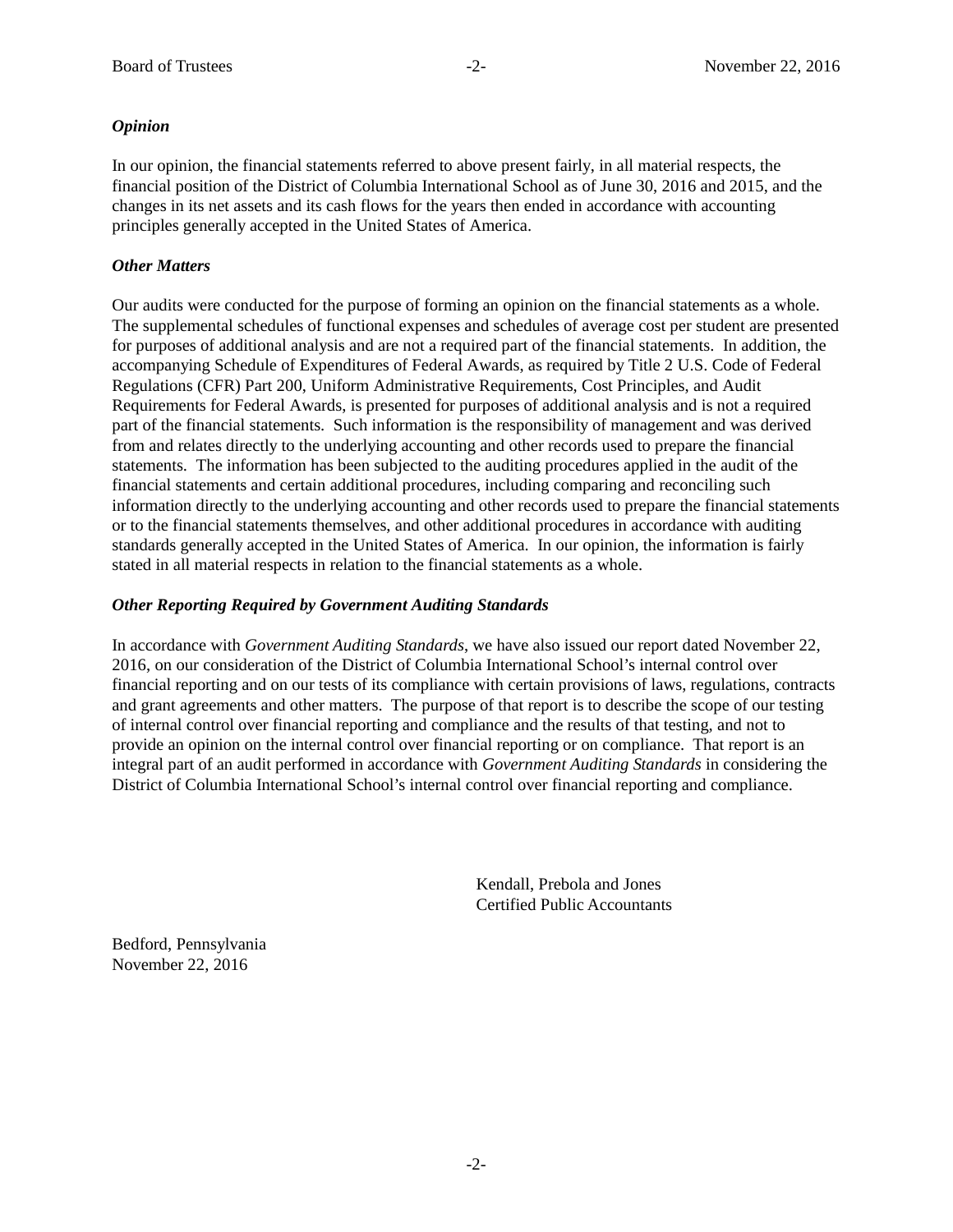## DISTRICT OF COLUMBIA INTERNATIONAL SCHOOL COMPARATIVE STATEMENTS OF ACTIVITIES FOR THE YEARS ENDED JUNE 30, 2016 AND 2015

|                                             | June 30, 2016   |                           |                 |                 |                                |                 |
|---------------------------------------------|-----------------|---------------------------|-----------------|-----------------|--------------------------------|-----------------|
|                                             | Unrestricted    | Temporarily<br>Restricted | Total           | Unrestricted    | Temporarily<br>Restricted      | Total           |
| Revenues and Other Support:                 |                 |                           |                 |                 |                                |                 |
| Per-Pupil Funding Allocation                | \$<br>5,644,445 | \$                        | \$<br>5,644,445 | \$<br>3,003,985 | \$                             | 3,003,985<br>\$ |
| Per-Pupil Funding - Facilities Allowance    | 1,262,096       |                           | 1,262,096       | 645,120         |                                | 645,120         |
| <b>Federal Entitlements and Grants</b>      | 1,766,699       |                           | 1,766,699       | 570,589         |                                | 570,589         |
| <b>State Government Grants</b>              | 53,472          |                           | 53,472          | 5,138           |                                | 5,138           |
| <b>Private Grants and Contributions</b>     | 354,350         | 252,500                   | 606,850         | 317,218         | 100,000                        | 417,218         |
| <b>Student Activity Fees</b>                | 235,404         |                           | 235,404         | 93,957          |                                | 93,957          |
| Interest and Other Income                   | 7,150           |                           | 7,150           |                 |                                |                 |
| <b>Donated Services and Materials</b>       | 2,258           |                           | 2,258           | 45,289          |                                | 45,289          |
| Net Assets Released from Restrictions -     |                 |                           |                 |                 |                                |                 |
| <b>Satisfaction of Program Restrictions</b> | 97,616          | (97,616)                  |                 | 125,628         | (125, 628)                     |                 |
| <b>Total Revenues and Other Support</b>     | 9,423,490       | 154,884                   | 9,578,374<br>\$ | 4,806,924       | (25, 628)                      | 4,781,296       |
| <b>Expenses and Losses:</b>                 |                 |                           |                 |                 |                                |                 |
| <b>Educational Services</b>                 | \$<br>5,665,982 | \$                        | \$<br>5,665,982 | \$<br>3,060,340 | \$<br>$\overline{\phantom{a}}$ | 3,060,340<br>\$ |
| General and Administrative                  | 598,051         |                           | 598,051         | 385,232         |                                | 385,232         |
| Fundraising                                 | 48,541          |                           | 48,541          | 50,274          |                                | 50,274          |
| <b>Total Expenses</b>                       | 6,312,574       |                           | 6,312,574<br>\$ | 3,495,846<br>\$ |                                | 3,495,846       |
| Changes in Net Assets                       | 3,110,916<br>\$ | \$<br>154,884             | \$<br>3,265,800 | \$<br>1,311,078 | \$<br>(25, 628)                | \$<br>1,285,450 |
| Net Assets, Beginning of Year               | ,641,527        |                           | 1,641,527       | 330,449         | 25,628                         | 356,077         |
| Net Assets, End of Year                     | 4,752,443       | 154,884                   | 4,907,327<br>S  | 1,641,527<br>\$ |                                | 1,641,527       |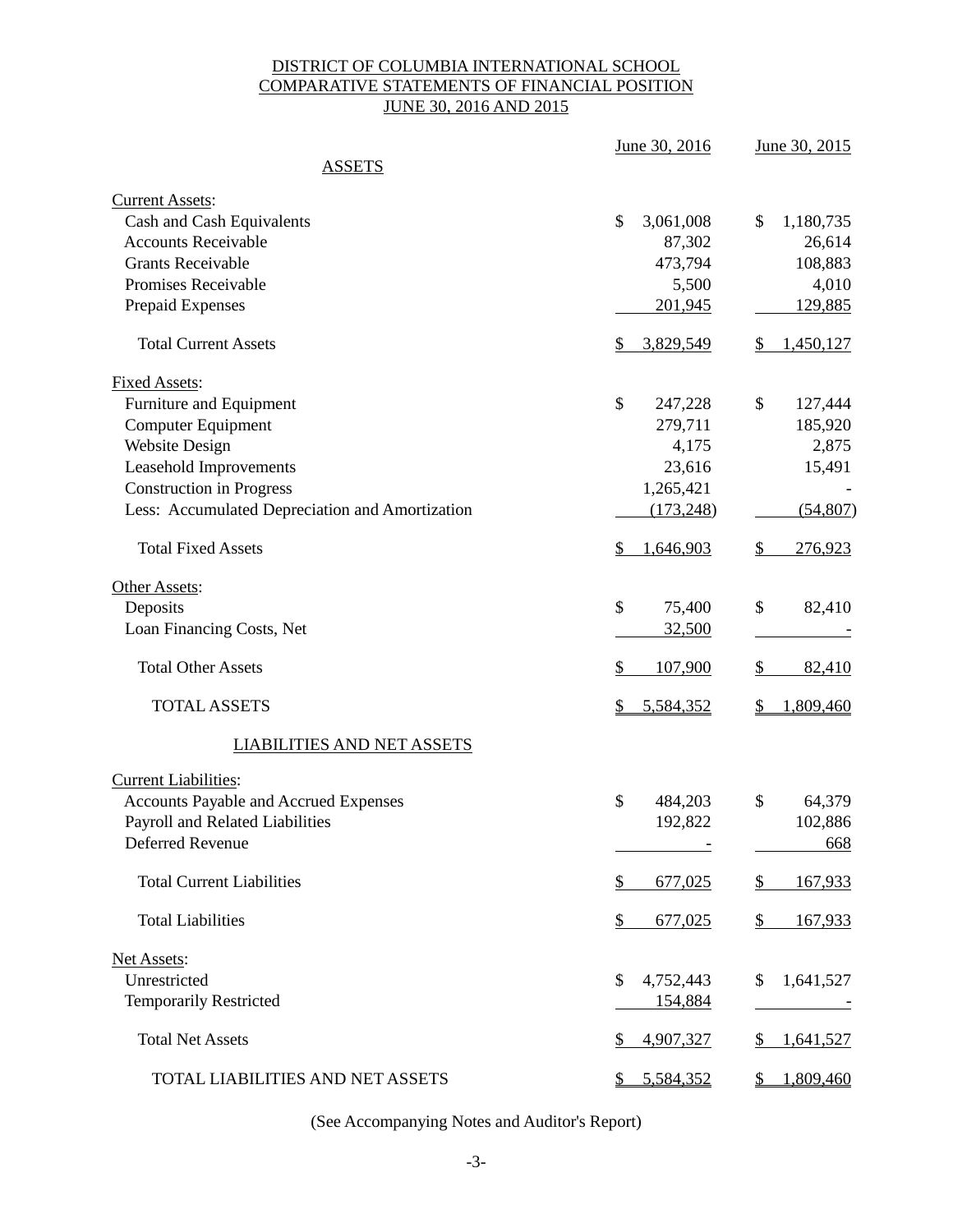## DISTRICT OF COLUMBIA INTERNATIONAL SCHOOL COMPARATIVE STATEMENTS OF CASH FLOWS FOR THE YEARS ENDED JUNE 30, 2016 AND 2015

|                                                             | June 30, 2016              | June 30, 2015            |
|-------------------------------------------------------------|----------------------------|--------------------------|
| <b>Cash Flows from Operating Activities:</b>                |                            |                          |
| <b>Changes in Net Assets</b>                                | $\mathcal{S}$<br>3,265,800 | \$<br>1,285,450          |
| Adjustments to Reconcile Changes in Net Assets to           |                            |                          |
| Net Cash Flows from Operating Activities:                   |                            |                          |
| Depreciation and Amortization                               | 130,284                    | 54,324                   |
| Accounts Receivable - (Increase)/Decrease                   | (60, 688)                  | (24, 389)                |
| Grants Receivable - (Increase)/Decrease                     | (364, 911)                 | (31, 455)                |
| Promises Receivable - (Increase)/Decrease                   | (1,490)                    | (4,010)                  |
| Prepaid Expenses - (Increase)/Decrease                      | (72,060)                   | (96, 401)                |
| Deposits - (Increase)/Decrease                              | 7,010                      | (33,660)                 |
| Loan Financing Costs - (Increase)/Decrease                  | (32,500)                   |                          |
| Accounts Payable and Accrued Expenses - Increase/(Decrease) | 78,196                     | 51,624                   |
| Payroll and Related Liabilities - Increase/(Decrease)       | 89,936                     | 89,817                   |
| Deferred Revenue - Increase/(Decrease)                      | (668)                      | 668                      |
| Net Cash Flows from Operating Activities                    | 3,038,909<br>\$            | 1,291,968                |
| <b>Cash Flows from Investing Activities:</b>                |                            |                          |
| <b>Purchase of Fixed Assets</b>                             | (1,158,636)<br>\$          | \$<br>(300, 884)         |
| Net Cash Flows from Investing Activities                    | (1,158,636)<br>S.          | (300, 884)<br>\$         |
| Net Increase in Cash and Cash Equivalents                   | 1,880,273<br>\$            | $\mathcal{S}$<br>991,084 |
| Cash and Cash Equivalents at Beginning of Year              | 1,180,735                  | 189,651                  |
| Cash and Cash Equivalents at End of Year                    | 3,061,008                  | 1,180,735<br>\$          |

### Supplemental Disclosures:

a) No interest was paid during the years ended June 30, 2016 and 2015.

b) No income taxes were paid during the years ended June 30, 2016 and 2015.

### Non-Cash Disclosure:

a) During the year ended June 30, 2016, acquisition of fixed assets in the amount of \$341,628 was incurred and charged to accounts payable.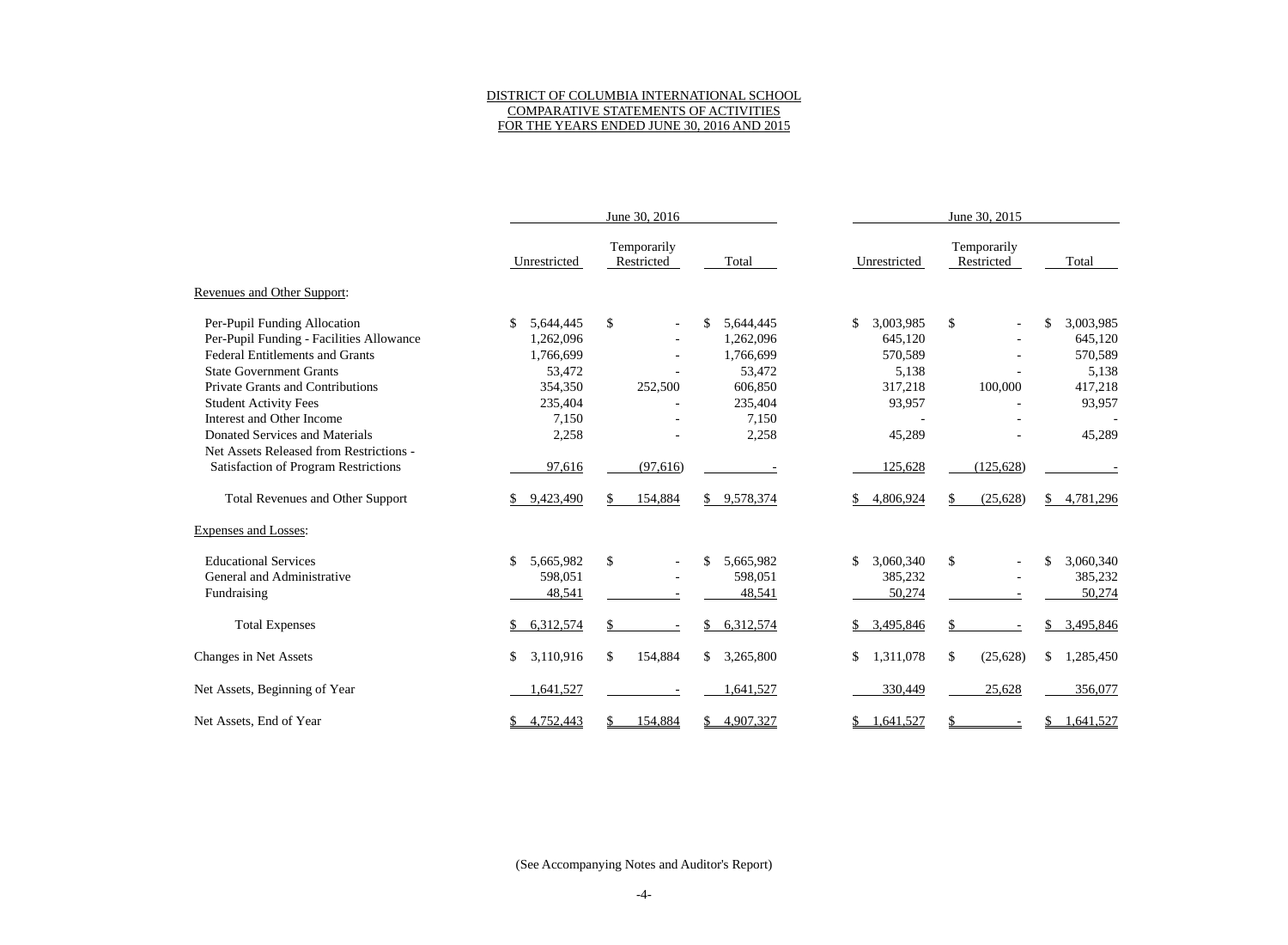## 1. ORGANIZATION:

The District of Columbia International School (the School), a District of Columbia not-for-profit corporation was incorporated on October 4, 2012, exclusively for educational purposes. The School operates as part of the District of Columbia Public School System and was chartered under the authority of the DC Public Charter School Board. The School is a Middle and High School offering language immersion and inquiry-based learning. The School currently offers the world-renowned International Baccalaureate Middle Years Program for students in the 6<sup>th</sup>, 7<sup>th</sup>, 8<sup>th</sup> and 9<sup>th</sup> grades. Advanced language programs are offered for Chinese, French and Spanish.

DCI is a cooperative, collaborative school founded by 5 language immersion public charter schools. These schools have amended their charters to include a secondary program for grades 6-12 at a new educational campus and as a new entity.

The DCI member schools are:

- DC Bilingual Public Charter School
- Elsie Whitlow Stokes Community Freedom Public Charter School
- Latin American Montessori Bilingual Public Charter School
- Mundo Verde Bilingual Public Charter School
- Washington Yu Ying Public Charter School

It is the mission of the School to inspire inquiring, engaged, knowledgeable and caring secondary students who are multi-lingual, culturally competent, and committed to proactively creating a socially just and sustainable world.

The School's primary sources of support are local appropriations for charter schools from the District of Columbia Government. The School also receives federal entitlement funding through the Office of the State Superintendent of Education.

### Basic Programs:

District of Columbia International School provides advanced language learning in Chinese, French and Spanish, and the International Baccalaureate Middle Years and Diploma Programs in a 1:1 technology environment to DC public middle and high school students. The school was founded by the elementary language immersion schools in DC to provide a pathway for their PreK - 5<sup>th</sup> grade students.

Cornerstones of the DCI Education:

- International Baccalaureate for all
- Fluency in a second language: Chinese, Spanish or French
- 1:1 technology to provide personalized learning beyond a traditional school day/year.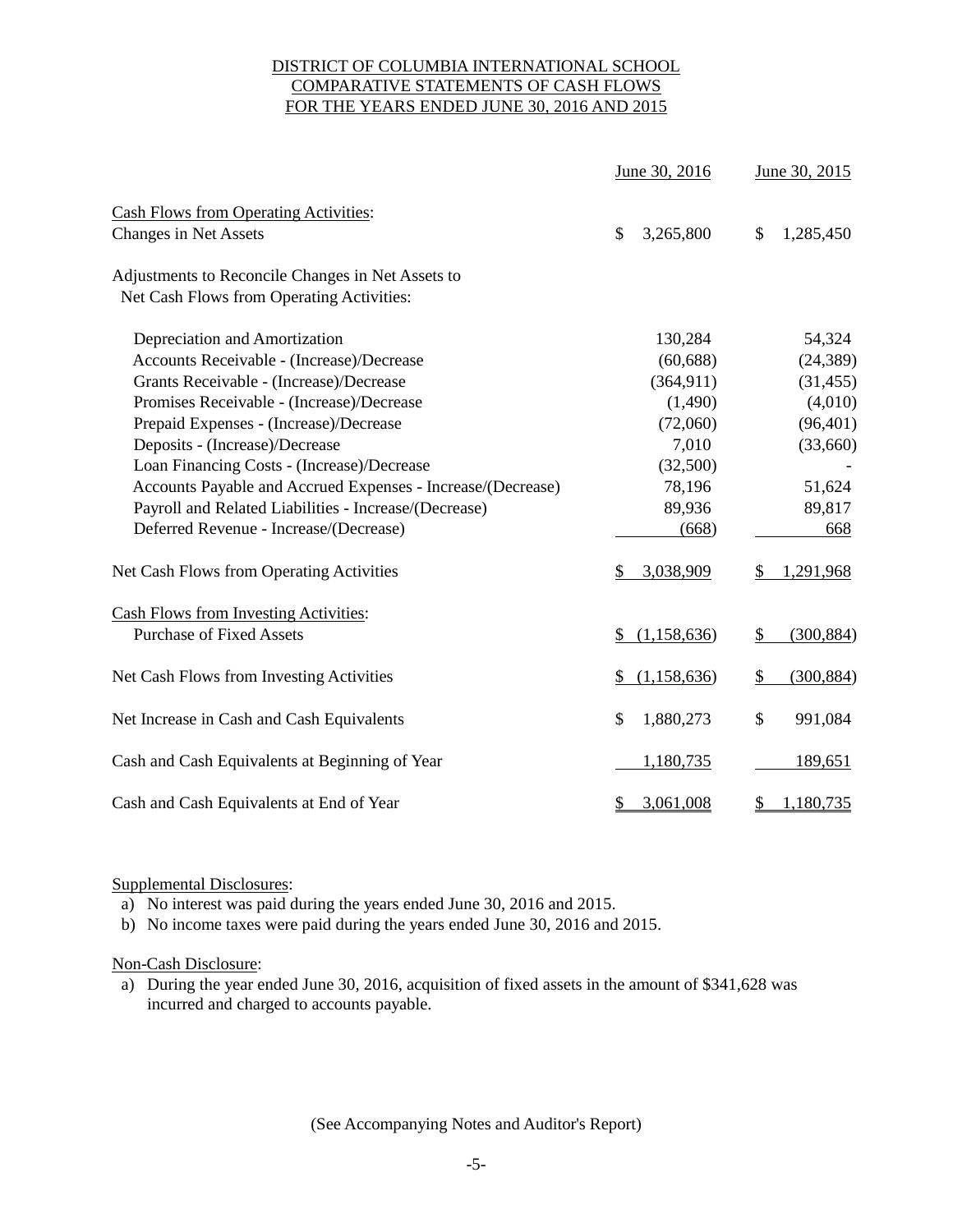1. ORGANIZATION: (Continued)

Basic Programs: (Continued)

DCI opened in 2014-2015. Our current demographics:

- 42% African American, 17% American Indian, 33% Caucasian, 6% Asian, 1% PI
- 40% Identify as Hispanic
- 179 6th Graders, 125 7th Graders and 101 8th graders
- 218 studying Spanish, 121 studying Chinese, 66 studying French
- 54% of students qualify for FARMS
- 78% from Wards 1, 4 and 5, but from all over the city.

In SY 2014-15, DCI served 210 students, 145 students from member schools and approximately 65 lottery spaces. In 2015-16, DCI had 405 students, while serving 519 students in 16-17. The school will continue to grow to 1500 students in  $6-12<sup>th</sup>$  grade and graduate its first class in 2020.

### Current Leadership:

- Mary Shaffner, Executive Director
- Simon Rodberg, Principal
- Rachel Sussman, Asst. Principal
- Deidra Bailey, Asst. Principal
- Dean Harris, IB Coordinator
- Melody Maitland, Director of Student Services
- Cody Long, Director of ACE
- Denise Lyons, Director Business and Compliance
- Gregg Albright, Director of Athletics
- Nicole Welsh, Director of EdTech
- Allison Sandusky, Director of Student Culture
- Alison Auerbach, Director of Language Learning

External funding sources:

- New Schools Venture Fund
- City Bridge: Breakthrough Schools

### 2. SUMMARY OF SIGNIFICANT ACCOUNTING POLICIES:

The significant accounting policies of the School are summarized below:

(a) Basis of Accounting and Presentation:

The accompanying financial statements have been prepared on the accrual basis of accounting, which presents financial position, activities, functional expenses, and cash flows in accordance with accounting principles generally accepted in the United States of America.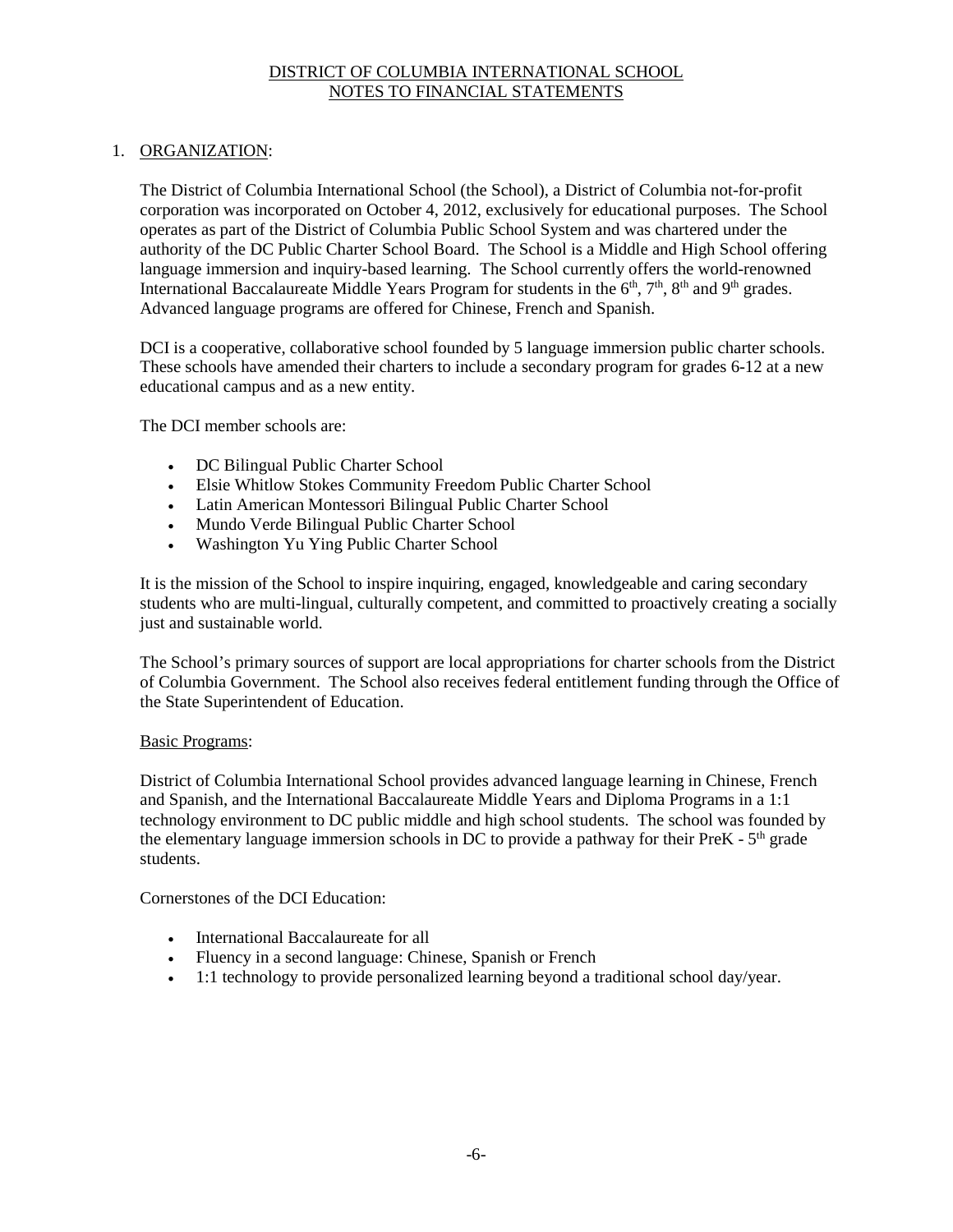# 2. SUMMARY OF SIGNIFICANT ACCOUNTING POLICIES: (Continued)

### (b) Revenue Recognition:

#### **Contributions**

The School has adopted Financial Accounting Standards Board ASC No. 958-605-25, *Accounting for Contributions Received and Contributions Made.* As such, contributions are recognized as revenue when they are received or unconditionally pledged.

All contributions are available for unrestricted use unless specifically restricted by the donor. Contributions and promises to give with donor-imposed conditions are recognized as unrestricted support when the conditions on which they depend are substantially met.

Contributions and promises to give with donor-imposed restrictions are reported as temporarily restricted support. Unconditional promises to give due in the next year are recorded at their net realizable value. Contributions to be received after one year are discounted at an appropriate discount rate commensurate with the risks involved. Amortization of the discount is recorded as additional contribution revenue in accordance with donor-imposed restrictions, if any on the contribution. An allowance for uncollectible contributions receivable is provided based upon management's judgment, including such factors as prior collection history and type of contribution.

The School reports gifts of equipment as unrestricted support unless explicit donor stipulations specify how the donated assets must be used. The School reports expirations of donor restrictions when the donated or acquired assets are placed in service.

#### **Federal and Charter School Funding**

The School receives a student allocation from the District of Columbia as well as federal funding to cover the cost of academic expenses. The student allocation is on a per pupil basis and includes the academic year funding, special education funding, and a facilities allotment. The School recognizes this funding in the year in which the school term is conducted. Funding received in advance of the school term is recorded as a refundable advance.

Federal entitlements are recognized based on the allowable costs incurred.

### **Afterschool Program**

The School offers fee-based extended day programming for all students. The hours of operation are structured to coincide with the typical workday of parents of the students. Tuition is collected based on a monthly fee. The amount of tuition ranges from full tuition to reduced tuition based on the National School Lunch Program guidelines.

(c) Corporate Taxes:

The School is exempt from federal and state income taxes under the provisions of Section 501(c)(3) of the Internal Revenue Code and similar state income tax laws. Exemption from District of Columbia income taxes was granted to the School effective October 4, 2012.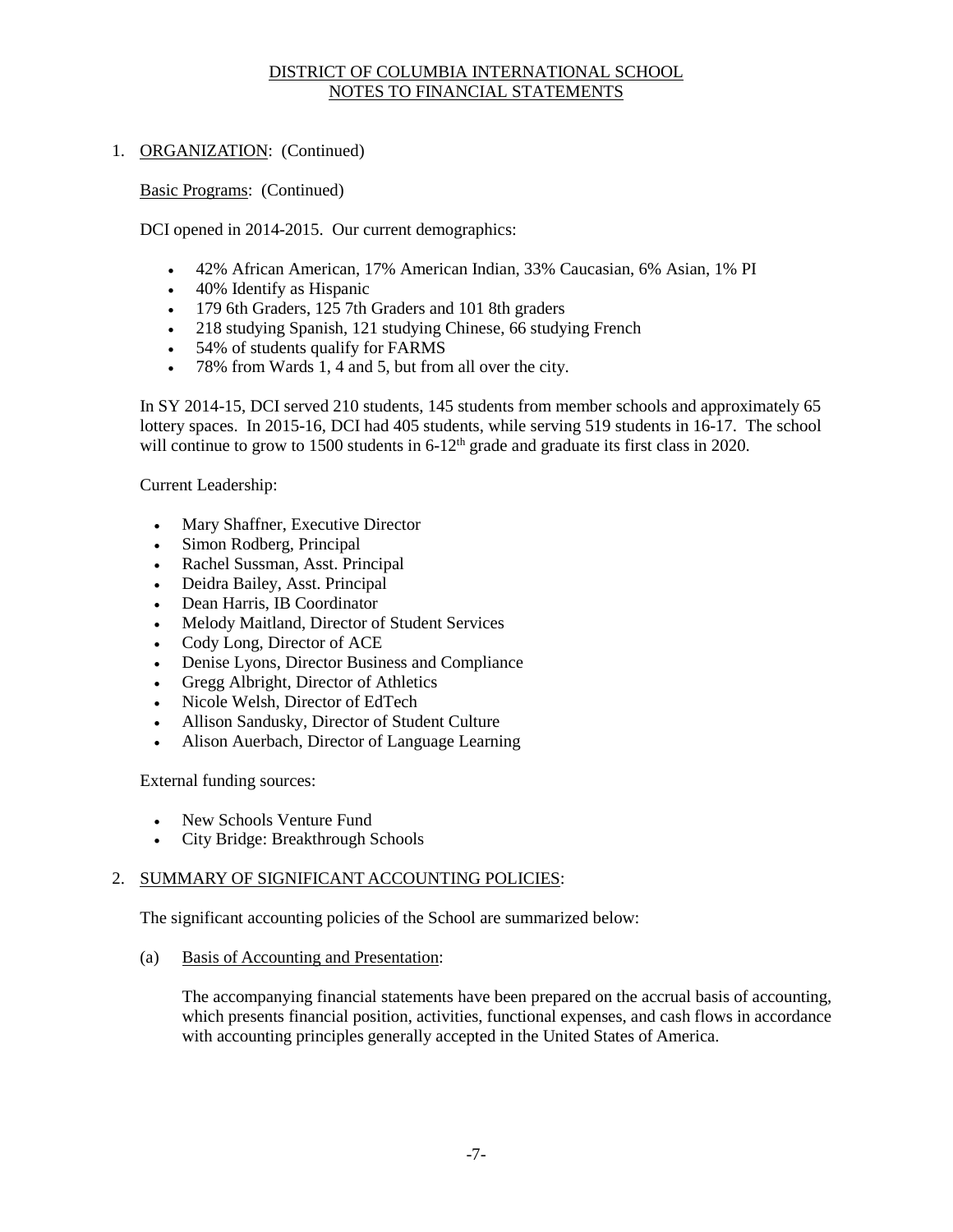## 2. SUMMARY OF SIGNIFICANT ACCOUNTING POLICIES: (Continued)

### (c) Corporate Taxes: (Continued)

Accordingly, no provisions for income taxes have been provided for in the accompanying financial statements. The School has been classified as other than a private foundation under Section  $509(a)(1)$  of the Internal Revenue Code and accordingly contributions qualify as a charitable tax deduction by the contributor under Section 170(b)(i)(A)(ii). The School did not have any net unrelated business income for the year ended June 30, 2016.

The School is also exempt from District of Columbia sales and personal property taxes.

### (d) Grants:

#### Foundation Grants:

Grant revenues result primarily from foundation grants and are recognized as increases in unrestricted net assets unless use of related assets is limited by donor-imposed restrictions. Expenses are reported as decreases in unrestricted net assets. Expiration of temporary restrictions (i.e. the donor-stipulated purpose has been fulfilled and/or the stipulated time period has elapsed) is reported as net assets released from restrictions between the applicable classes of net assets.

#### Government Grants:

The School receives grants from federal and state governmental agencies for various purposes in the form of exchange transactions. Receivables related to grant awards are recorded to the extent unreimbursed expenses have been incurred for the purposes specified by an approved grant award. Funds received in advance for these types of grants and those that are unexpended as of year-end are reflected as a deferred revenue. These grants are subject to financial and compliance audits by the grantor agencies. Such audits could result in a request for reimbursement by the agency for expenditures disallowed under the terms and conditions of the appropriate grantor. No provision for possible adjustment has been made in the accompanying financial statements because, in the opinion of management, such adjustment, if any, would not have a material effect on the financial statements.

#### (e) Net Assets:

The School has adopted Financial Accounting Standards Board ASC No. 958-205-05, *Financial Statements of Not-for-Profit Organizations*. Under FASB ASC No. 958-205-05, the School is required to report information regarding its financial position and activities according to three classes of net assets.

Net assets and revenues, expenses, gains, and losses are classified based on the existence or absence of donor-imposed restrictions. Accordingly, net assets of the School and changes therein are classified and reported as follows: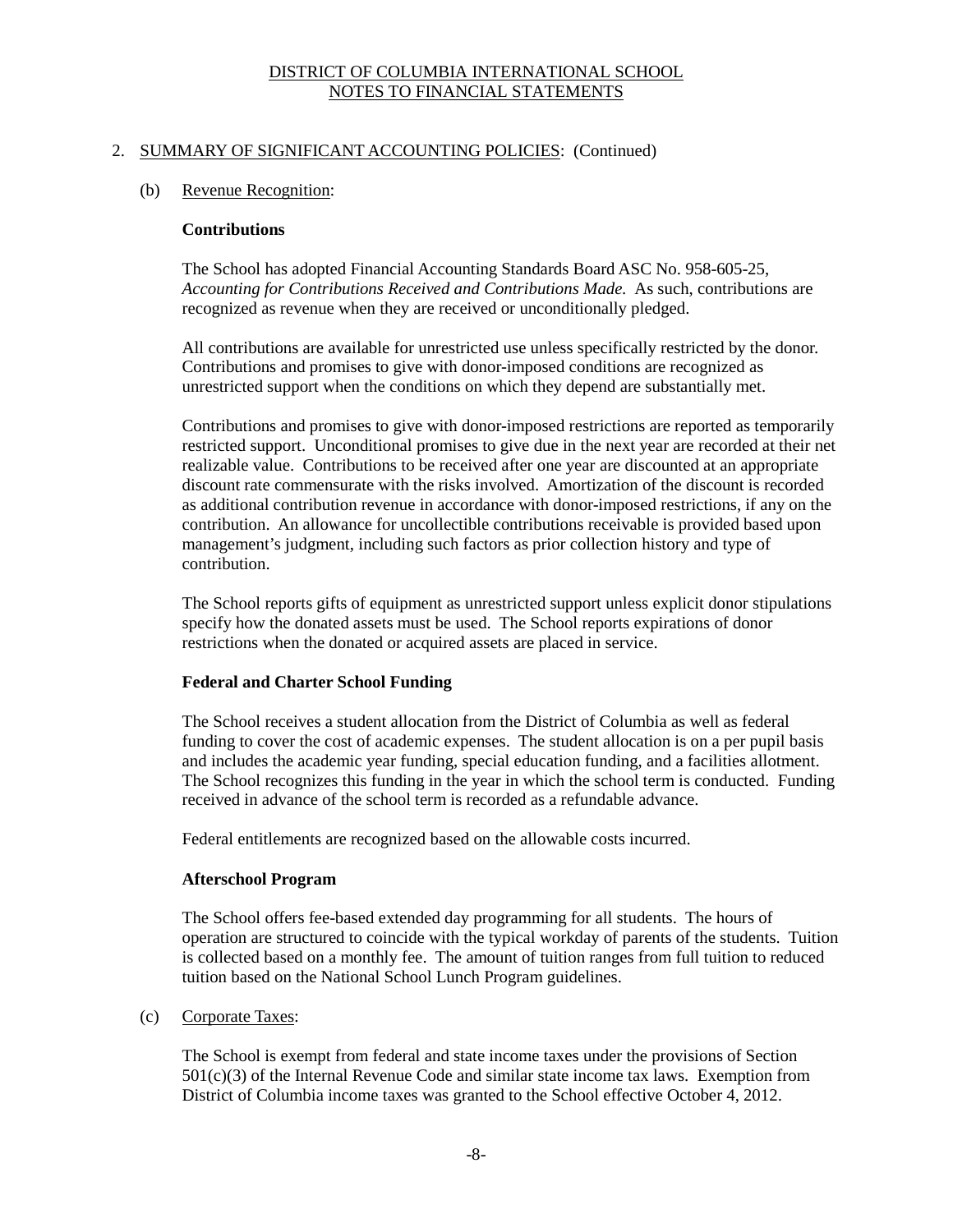# 2. SUMMARY OF SIGNIFICANT ACCOUNTING POLICIES: (Continued)

### (e) Net Assets: (Continued)

#### **Unrestricted Net Assets**

Net assets that are not subject to donor-imposed restrictions and over which the Board of Trustees has discretionary control. This classification includes net assets subject to donorimposed conditions, which have been met in the current year and net assets subject to donorimposed restrictions that have been released from restrictions.

#### **Temporarily Restricted Net Assets**

Net assets subject to donor-imposed restrictions that may or will be met, either by actions of the School and/or the passage of time. When a restriction expires, temporarily restricted net assets are reclassified to unrestricted net assets and reported in the statement of activities as net assets released from restrictions. Temporarily restricted net assets were available at year end for the following purposes:

|                                                           | June 30, 2016    | June 30, 2015 |
|-----------------------------------------------------------|------------------|---------------|
| <b>New School Collaboration</b><br><b>School Supplies</b> | 152,799<br>2.085 |               |
| <b>Total Released</b>                                     | 154.884          | -             |

Net assets were released from donor restrictions by incurring expenses satisfying the restricted purpose, the passage of time, or by occurrence of events specified by donors for the following activities:

|                                                    | June 30, 2016 |     | June 30, 2015 |
|----------------------------------------------------|---------------|-----|---------------|
| New School Collaboration<br><b>School Supplies</b> | 97.201<br>415 | \$. | 125,628       |
| <b>Total Released</b>                              | 97.616        |     | 125,628       |

#### **Permanently Restricted Net Assets**

Net assets subject to donor-imposed stipulations that require the net assets be maintained permanently by the School. Generally, the donors of these assets permit the use of all or part of the income earned on any related investments for general or specific purposes. The School did not have any permanently restricted net assets as of June 30, 2016 and 2015.

#### (f) Donated Services and Facilities:

Donated services and facilities are recognized as contributions in accordance with FASB ASC 958, *Accounting for Contributions Received and Contributions Made*, if the services received create or enhance nonfinancial assets or require specialized skills, and are provided by individuals possessing those skills, and would typically need to be purchased if not provided by donation.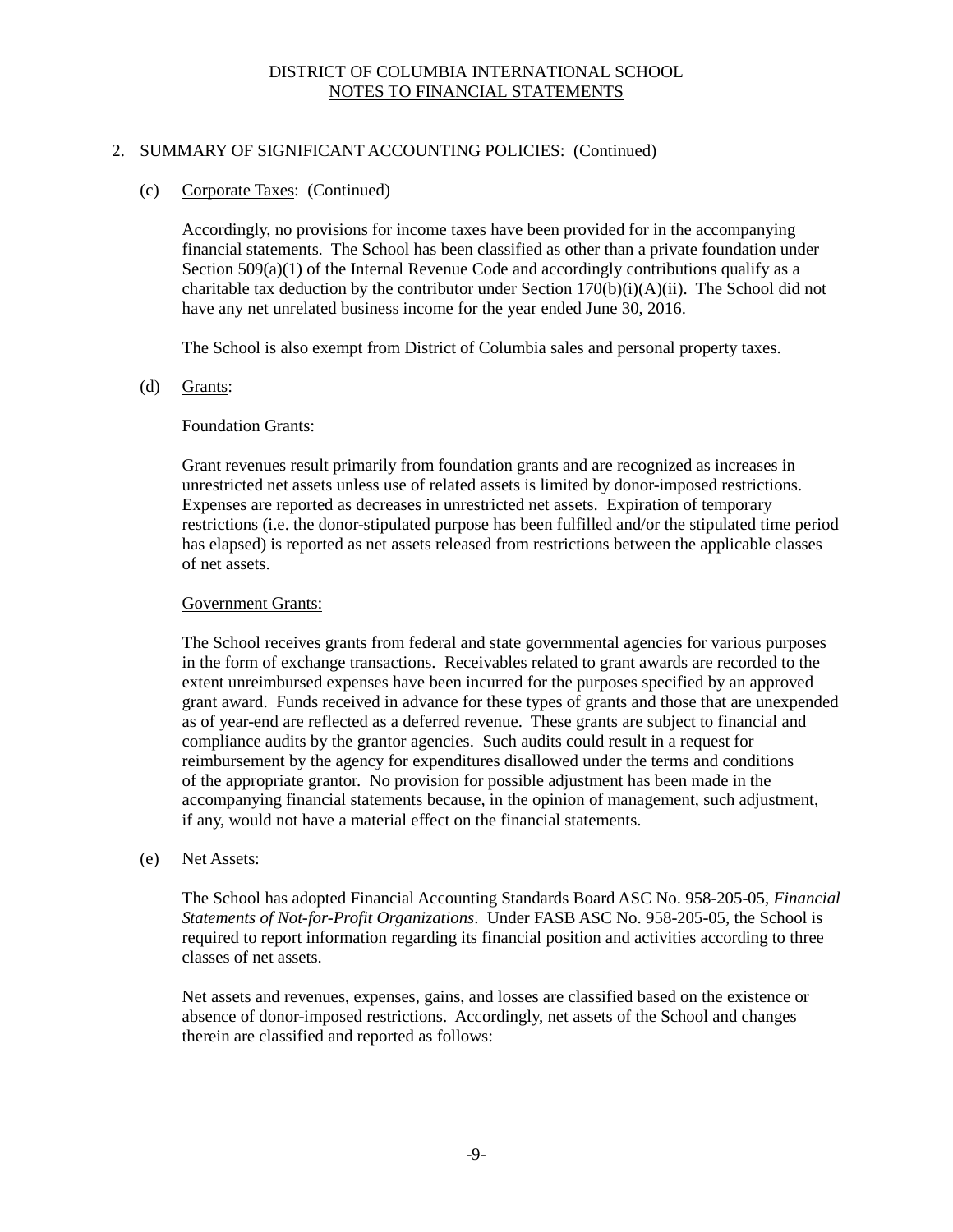## 2. SUMMARY OF SIGNIFICANT ACCOUNTING POLICIES: (Continued)

### (f) Donated Services and Facilities: (Continued)

Contributed services and promises to give services that do not meet the above criteria are not recognized. The time contributed by the School's Board of Trustees is uncompensated and is not reflected as donated services. In-kind contributions are recorded in the Statement of Activities at estimated fair value and recognized as revenue and expense (or an asset) in the period they are received.

The estimated value of donated services and facilities at June 30, 2016 and 2015 has been recorded in the financial statements as follows:

|                          | June 30, 2016 | June 30, 2015 |
|--------------------------|---------------|---------------|
| Legal Services           | \$            | 13,189        |
| Design and Tech Services | 2,000         | 21,600        |
| <b>Summer Fellow</b>     |               | 10,500        |
| Meals                    | 258           |               |
| Total                    |               |               |

#### (g) Functional Expense Allocation Policies and Procedures:

Management has elected to prepare a schedule of functional expenses that is presented as supplemental information to the financial statements. The schedule of functional expenses presents an allocation of each expense category between program services, general and administrative, and fundraising activities. Program service costs pertain to educating students. General and administrative costs pertain to supporting activities. Fundraising costs relate to fundraising activities such as special events, fundraisers and the soliciting of contributions.

Management has established functional expense allocation policies and procedures based on a reasonable analysis of cost drivers and reasonable allocation estimates based on financial results and industry standards.

Direct costs, where identifiable, are allocated in whole to the appropriate functional category. Direct student expenses (textbooks, materials, instructional supplies, assessment material, contract educational services, and field trips) are allocated entirely to program services.

Personnel expenses for salaries, payroll taxes and employee benefit plans are allocated based on job descriptions and management estimates of time spent on particular activities. Personnel expenses for salaries are divided into employee categories (executive, teachers, student and family support, etc.) and then a percentage of time spent on program services, general and administrative activities, and fundraising activities is applied. All other personnel expenses (employee benefits, payroll taxes, staff development) are allocated based on the weighted average allocation of the direct salaries.

For other expenses where it would not be appropriate to designate 100 percent as a program service cost, general and administrative cost, or fundraising cost, the allocation formula for personnel expenses is utilized for cost allocation purposes.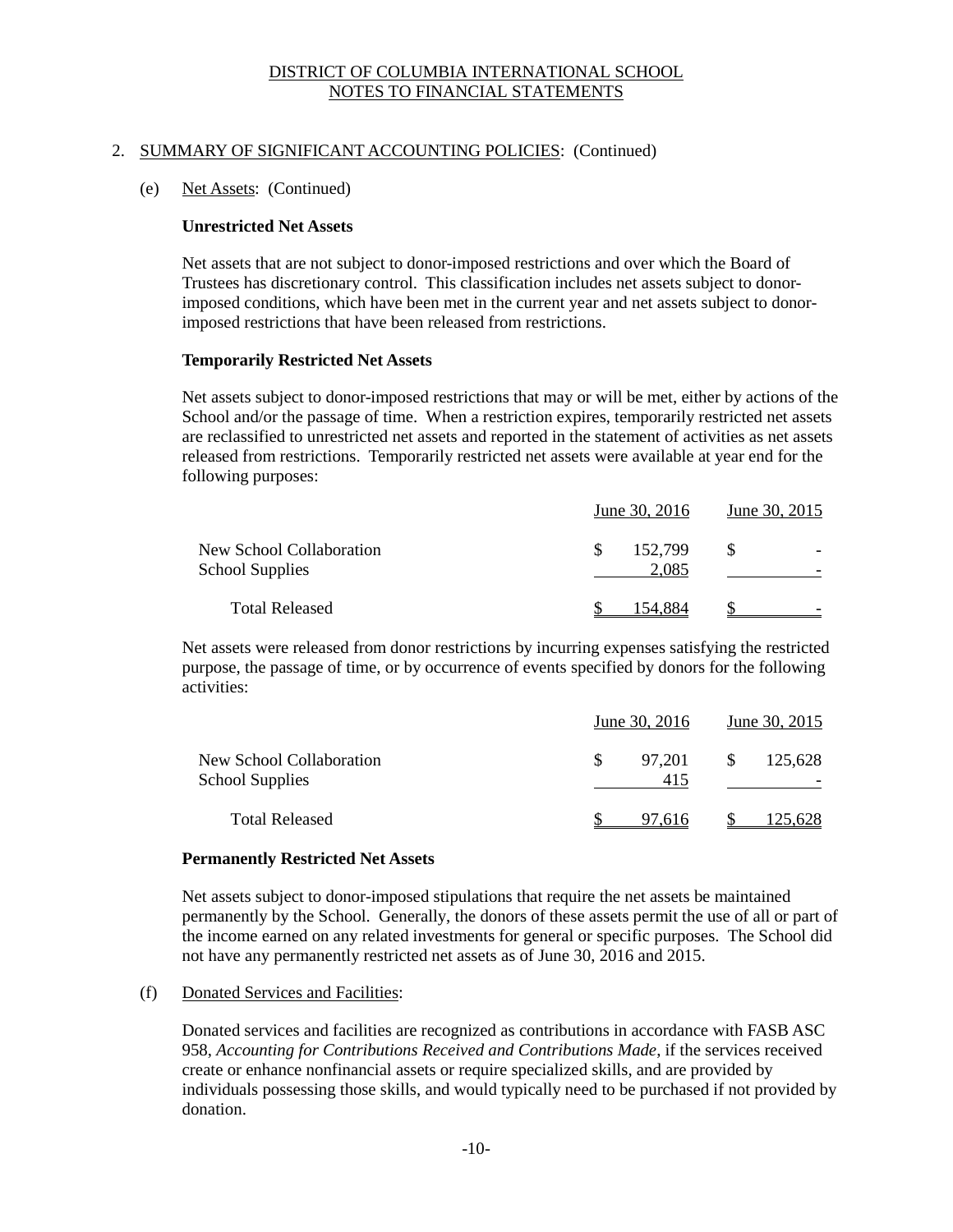## 2. SUMMARY OF SIGNIFICANT ACCOUNTING POLICIES: (Continued)

## (h) Use of Estimates:

The preparation of financial statements in conformity with accounting principles generally accepted in the United States of America requires management to make estimates and assumptions that affect the reported amounts of assets, liabilities, the disclosure of contingent assets and liabilities at the date of the financial statements, and the reported amounts of support and revenues and expenses during the reporting period. Actual results could differ from those estimates.

#### (i) Recognition of Salary Expense:

Salary expense is recognized in the year the service is rendered, which coincides with the academic year. Salaries unpaid at June 30, 2016, are recognized as expense and accrued salaries.

### (j) Fair Value of Certain Financial Instruments:

Some of the School's financial instruments are not measured at fair value on a recurring basis but nevertheless are recorded at amounts that approximate fair value due to their liquid or shortterm nature. Such accounts include cash, accounts receivable, prepaid expenses, accounts payable, and accrued expenses.

## 3. ACCOUNTING FOR UNCERTAIN TAX POSITIONS:

Accounting principles generally accepted in the United States of America provide consistent guidance for the accounting for uncertainty in income taxes recognized in the School's financial statements and prescribe a threshold of "more likely than not" for recognition of tax positions taken or expected to be taken in a tax return. The School performed an evaluation of uncertain tax positions for the year ended June 30, 2016, and determined that there were no matters that would require recognition in the financial statements or that may have any effect on its tax-exempt status. As of June 30, 2016, the statute of limitations for tax years 2012 through 2014 remains open with the U.S. federal jurisdiction or the various states and local jurisdictions in which the organization files tax returns. It is the School's policy to recognize interest and/or penalties related to uncertain tax positions, if any, in income tax expense. As of June 30, 2016, the School had no accruals for interest and/or penalties.

### 4. CASH AND CASH EQUIVALENTS:

Cash and cash equivalents as of June 30, 2016 and 2015, totaled \$3,061,008 and \$1,180,735, respectively, and consisted of the following:

|                                            | June 30, 2016 | June 30, 2015 |
|--------------------------------------------|---------------|---------------|
| <b>Checking Account - Interest Bearing</b> | 480,547<br>S  | 1,180,535     |
| <b>Money Market Accounts</b>               | 811,187       |               |
| Repurchase Agreement                       | 1,769,034     |               |
| Petty Cash                                 | 240           | 200           |
| Total                                      | 3.061.008     |               |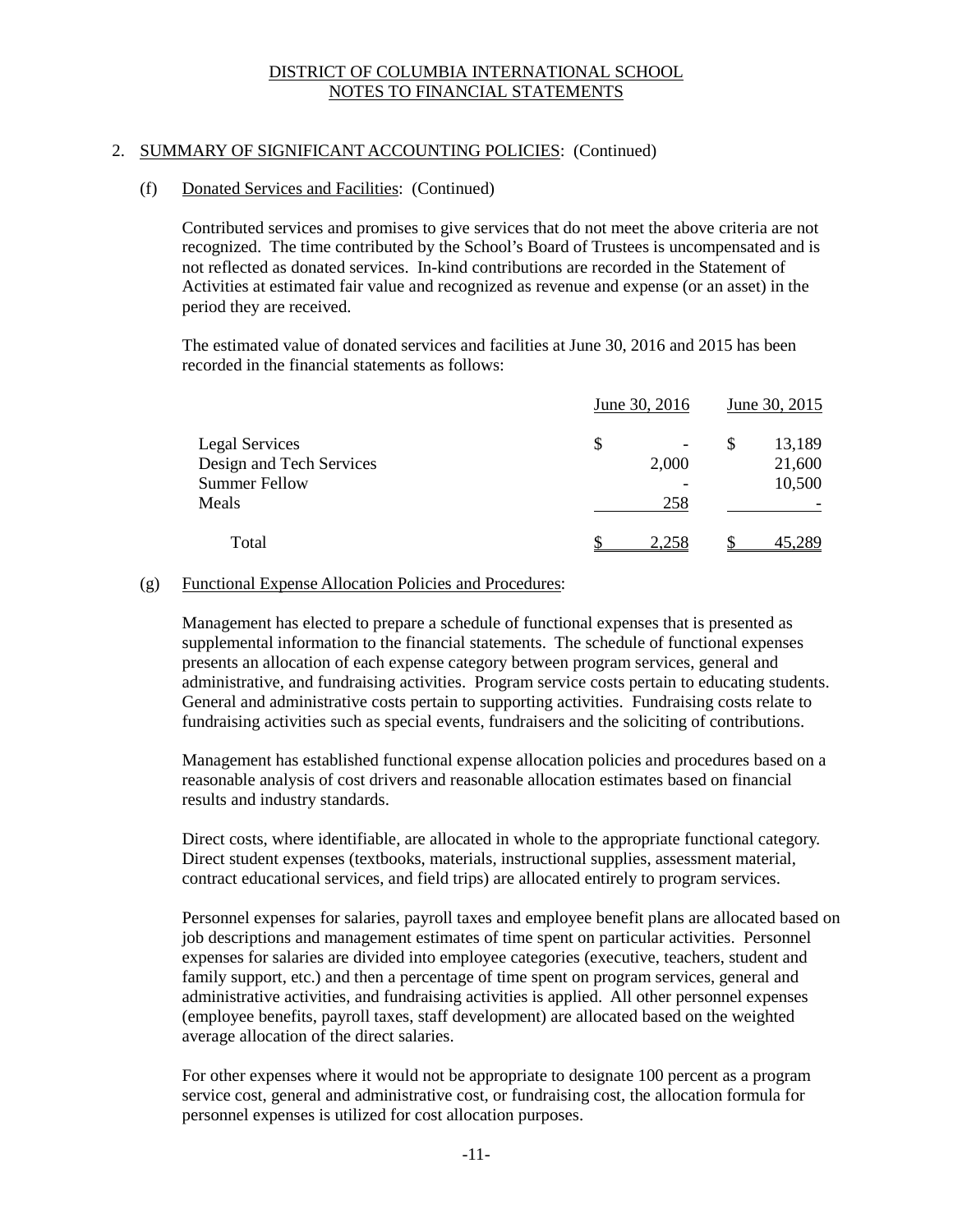# 4. CASH AND CASH EQUIVALENTS: (Continued)

For purposes of the cash flow statement and financial statement presentation, cash and cash equivalents are short term, highly liquid investments with original maturities of three months or less.

The School maintains its operating funds in one financial institution in the form of a business checking account. This account is covered under the Federal Deposit Insurance Corporation (FDIC) Program. Federal Deposit Insurance Corporation Insurance coverage is \$250,000 per banking institution. Deposits held in non-interest-bearing transaction accounts are aggregated with interestbearing deposits and the combined total is insured up to \$250,000.

As of June 30, 2016 and 2015, \$2,830,259 and \$938,079, respectively, of the bank balance was deposited in excess of Federal Deposit Insurance Corporation limits. Due to increased cash flows at certain times during the year, the amount of funds at risk may have been greater than at year end. The School was at risk for the funds held in excess of the insured amounts. The School has not experienced any losses related to these accounts and does not believe it is exposed to any significant credit risk on cash and cash equivalents.

## Repurchase Agreement:

The School entered into a repurchase agreement with Eagle Bank in which the bank agreed to transfer to the School an interest in securities issued or guaranteed by the United States or an agency thereof against the transfer of funds from the School to the respective bank.

Per the repurchase agreement, funds in excess of \$1,000 are transferred out on a daily basis and transferred back in the following day along with interest earned. The School has not experienced any losses related to these accounts and does not believe it is exposed to any significant credit risk on cash and cash equivalents.

# 5. ACCOUNTS, GRANTS AND PROMISES RECEIVABLE:

### Accounts and Grants Receivable:

Accounts and grants receivable are current and considered to be fully collectible by management. Balances as of June 30, 2016 and 2016, consisted of the following:

|                                                            | June 30, 2016                    | June 30, 2015         |
|------------------------------------------------------------|----------------------------------|-----------------------|
| <b>Accounts Receivable</b>                                 |                                  |                       |
| Per Pupil Funding<br><b>Student Activity Fees</b><br>Other | \$<br>22,753<br>16,245<br>48,304 | \$<br>23,761<br>2,853 |
| Total                                                      | 87,302                           | 26.614                |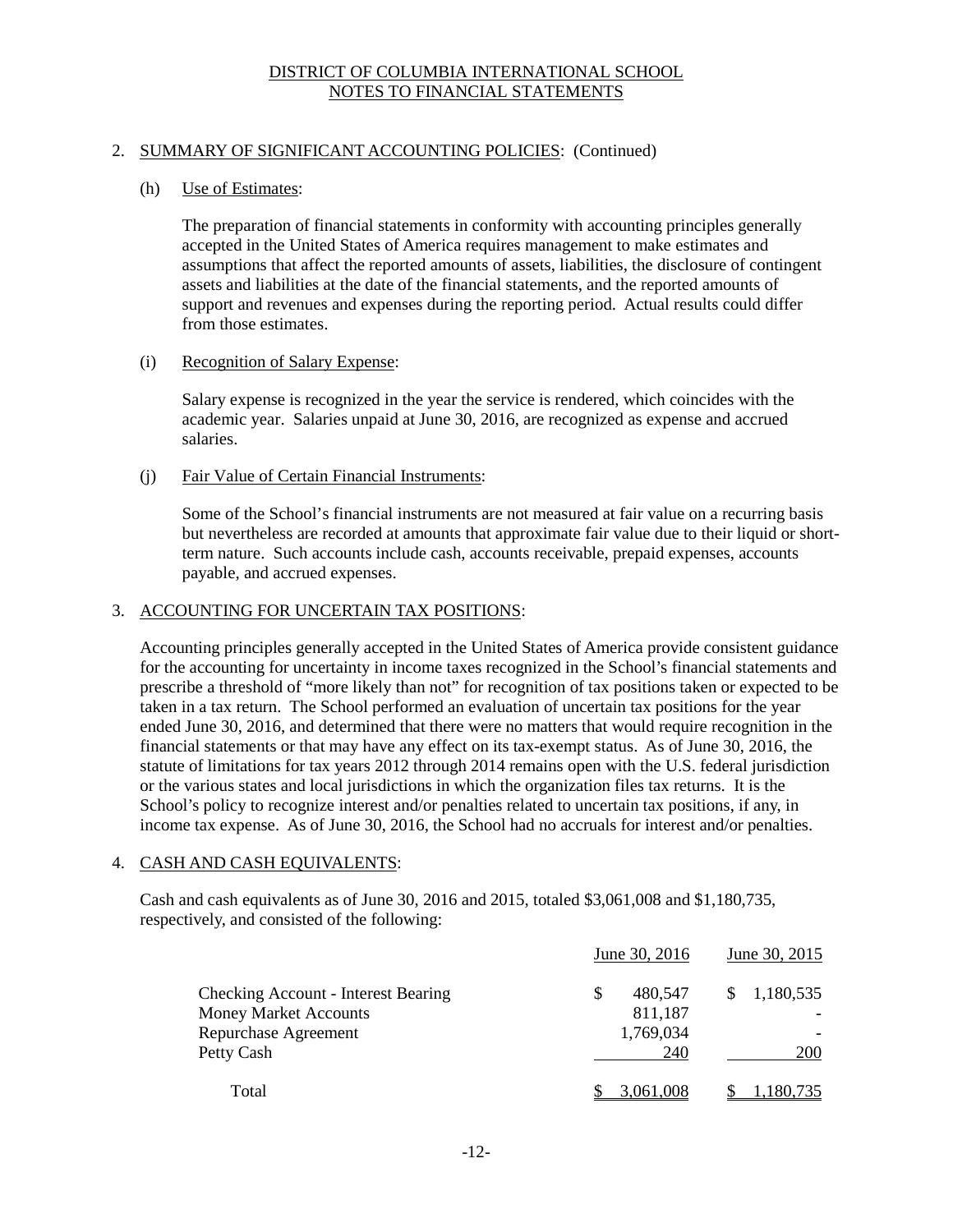# 5. ACCOUNTS, GRANTS AND PROMISES RECEIVABLE: (Continued)

### Accounts and Grants Receivable: (Continued)

|                                                    | June 30, 2016 |   | June 30, 2015 |
|----------------------------------------------------|---------------|---|---------------|
| <b>Grants Receivable</b>                           |               |   |               |
| No Child Left Behind - Entitlement Funds           | \$<br>386     | S | 12,587        |
| Special Education, IDEA 611, Grants to Local       |               |   |               |
| <b>Education Agencies</b>                          | 1.418         |   |               |
| Scholarship for Opportunity and Results Act (SOAR) | 457,359       |   | 87,140        |
| National School Lunch and Breakfast Programs       | 13,612        |   | 8,471         |
| <b>Healthy Schools Act</b>                         | 1,019         |   | 685           |
| Total                                              |               |   | 108.883       |

The School's accounts and grants receivable consists of unsecured amounts due from funding sources whose ability to pay is subject to changes in general economic conditions. Because the School does not require collateral, it is at credit risk due to the type of organization for the balance of the accounts and grants receivable as of June 30, 2016 and 2015.

Accounts and grants receivable are stated at the amount management expects to collect from outstanding balances. Management provides for probable uncollectable amounts through a provision for bad debt expense and an adjustment to a valuation allowance based on its assessment of the current status of individual accounts. Balances that are still outstanding after management has used reasonable collection efforts are written off through a charge to the valuation allowance and a credit to accounts or grants receivable. Management believes that an allowance was not required, based on its evaluation of collectability of receivables as of June 30, 2016 and 2015.

Trade receivables related to program service fees are recognized as revenue on the accrual basis of accounting at the time the program activity has occurred. Credit is extended for a period of 60 days with no interest accrual at which time payment is considered delinquent. Trade receivables are written off as uncollectable when payment has not been received after 180 days.

### Promises Receivable:

Contributions are recognized when the donor makes a promise to give that is, in substance, unconditional. Promises to give represent amounts committed by donors that have not been received by the School. The School uses the allowance method to determine uncollectible promises to give. Balances at year end consisted of the following:

|                                  | June 30, 2016 | June 30, 2015 |
|----------------------------------|---------------|---------------|
| Other - Unrestricted             | 5.500         | 4.010         |
| <b>Total Promises Receivable</b> | 5.500         | 400           |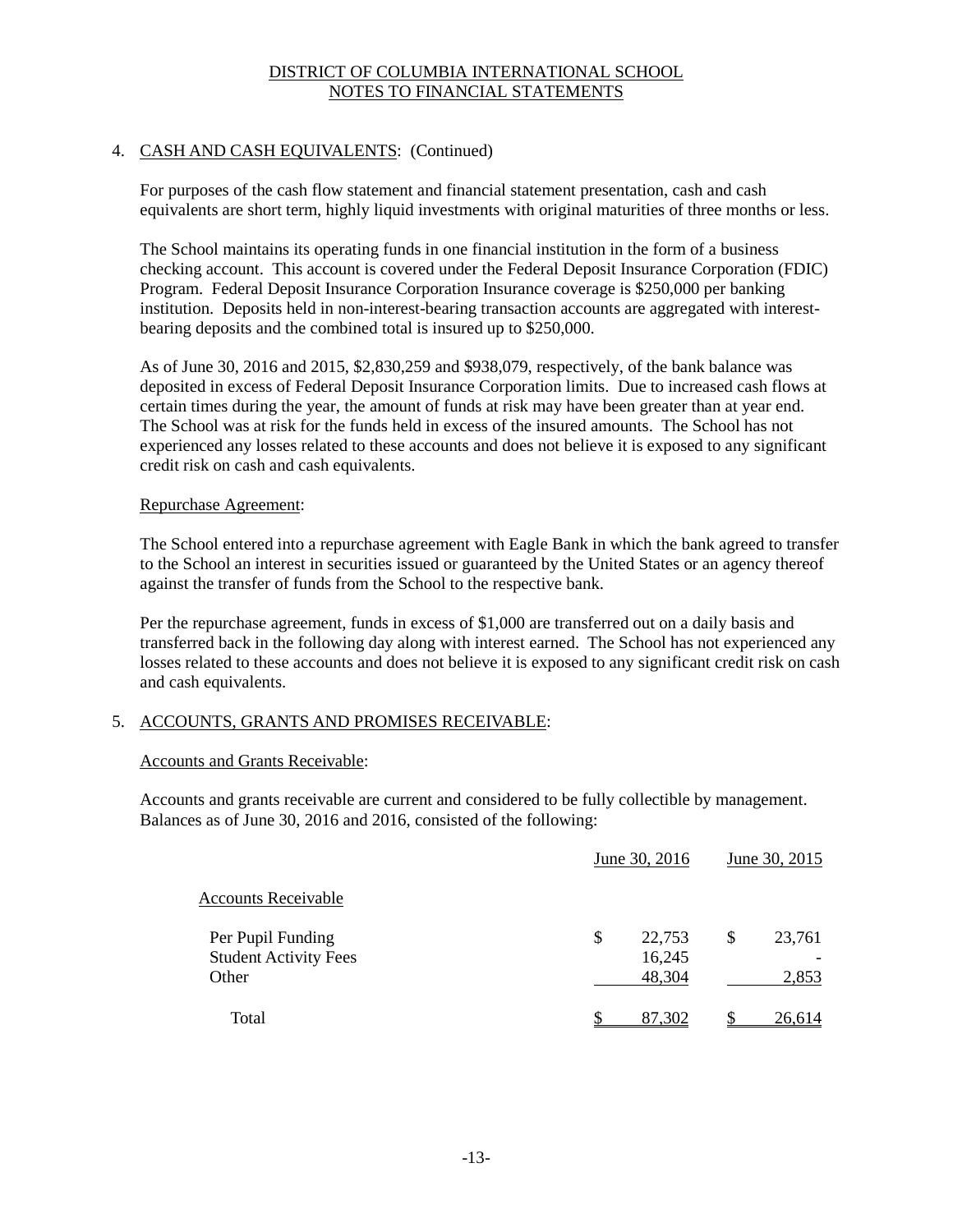## 5. ACCOUNTS, GRANTS AND PROMISES RECEIVABLE: (Continued)

#### Promises Receivable: (Continued)

The above unconditional promises receivable are all due in less than one year. In addition, the School received the following conditional promises to give that are not recognized as assets in the financial statements:

|                                              | June 30, 2016            | June 30, 2015 |
|----------------------------------------------|--------------------------|---------------|
| New School Collaboration                     | $\overline{\phantom{a}}$ | 286.250       |
| <b>Total Conditional Promises Receivable</b> | $\overline{\phantom{a}}$ | 286.250       |

#### 6. FIXED ASSETS:

Furniture and equipment are recorded at cost, or in the case of contributed property at the fair market value at the date of contribution. If an expenditure in excess of \$1,000 results in an asset having an estimated useful life which extends substantially beyond the year of acquisition, the expenditure is capitalized at cost and depreciated over the estimated useful lives of the assets. When assets are retired, or otherwise disposed of, the cost and related accumulated depreciation is removed from the accounts and any resulting gain or loss is reflected in income for the period. Depreciation has been provided on the straight-line method over the estimated useful lives of the assets. Depreciation and amortization expense for the years ended June 30, 2016 and 2015 was \$130,284 and \$54,324, respectively. Maintenance and repairs are charged to expenses as incurred. Major classifications of fixed assets and their estimated useful lives are as summarized below:

#### June 30, 2016

|                                 | Depreciable |               | Accumulated  | Net Book        |
|---------------------------------|-------------|---------------|--------------|-----------------|
|                                 | Life        | Cost          | Depreciation | Value           |
| Furniture and Equipment         | 5 Years     | \$<br>247,228 | \$<br>59,738 | \$<br>187,490   |
| <b>Computer Equipment</b>       | 3 Years     | 279,711       | 89,591       | 190,120         |
| <b>Website Design</b>           | 5 Years     | 4,175         | 1,650        | 2,525           |
| Leasehold Improvements          | 2 Years     | 23,616        | 22,269       | 1,347           |
| <b>Construction in Progress</b> |             | 1,265,421     |              | 1,265,421       |
| Total                           |             | 1,820,151     | 173,248      | 1,646,903<br>\$ |
| June 30, 2015                   |             |               |              |                 |
|                                 | Depreciable |               | Accumulated  | Net Book        |
|                                 | Life        | Cost          | Depreciation | Value           |
| Furniture and Equipment         | 5 Years     | \$<br>127,444 | \$<br>17,924 | \$<br>109,520   |
| Computer Equipment              | 3 Years     | 185,920       | 29,535       | 156,385         |
| <b>Website Design</b>           | 5 Years     | 2,875         | 815          | 2,060           |
| Leasehold Improvements          | 2 Years     | 15,491        | 6,533        | 8,958           |
| Total                           |             | S<br>331,730  | 54,807<br>\$ | 276,923<br>\$   |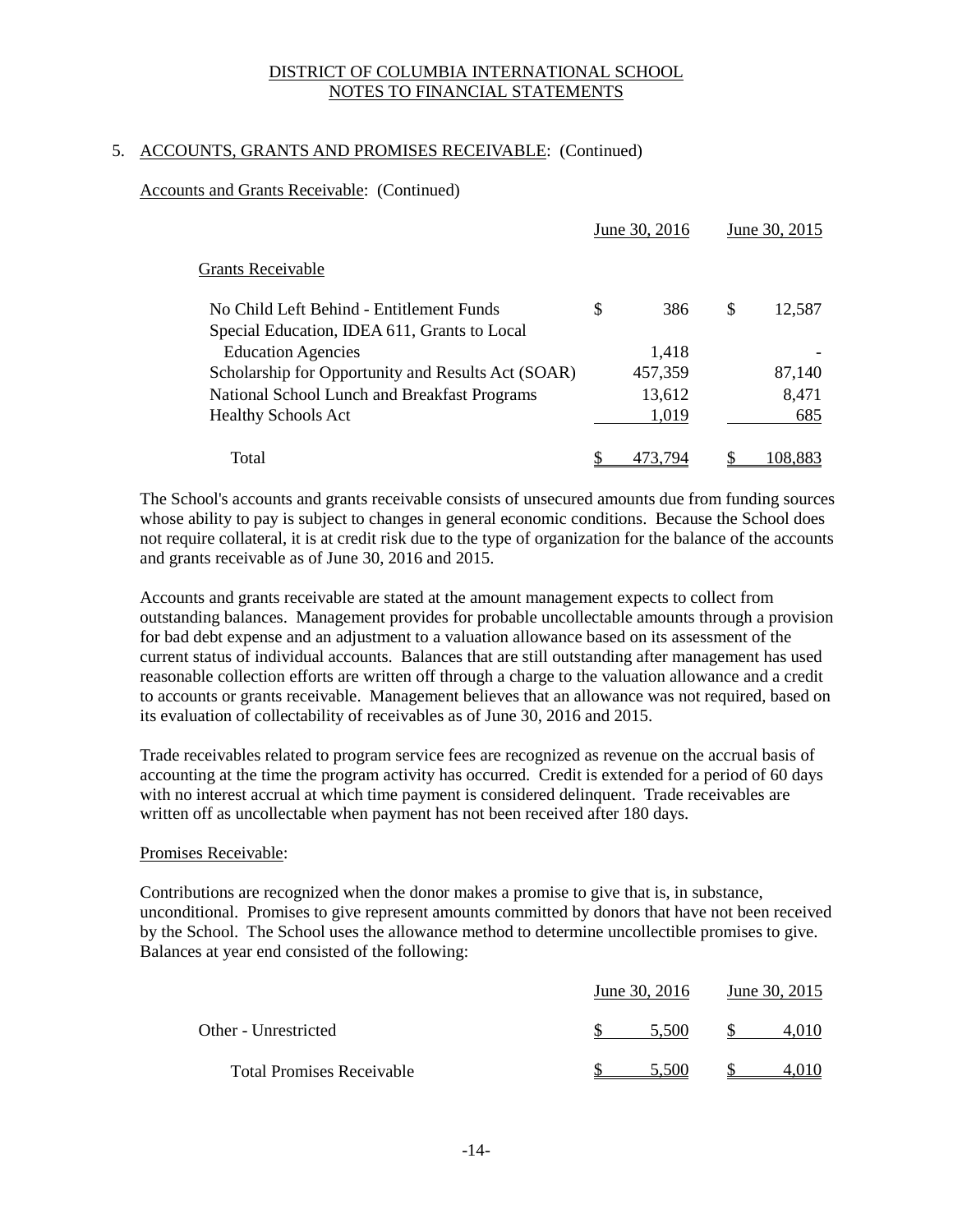## 6. FIXED ASSETS: (Continued)

During the year ended June 30, 2016, the School incurred costs related to architectural services for the development of a new school located at the Delano Hall on the former Walter Reed campus. The new school is projected to be completed and ready for use for the 2017-2018 school year. Total costs incurred as of June 30, 2016, were \$1,265,421 and are classified as Construction in Progress.

## 7. LINE OF CREDIT:

On January 29, 2015, the School entered into a variable rate revolving \$200,000 line of credit arrangement with Eagle Bank. The purpose of the line of credit is to provide short-term working capital. The line is collateralized with a first priority interest on all corporate assets of the School. The line is payable on demand and calls for monthly interest payments at the Prime Rate as published in the Wall Street Journal on a daily basis plus .50% and subject to a floor of 6.00%. There was no balance outstanding on this credit line as of June 30, 2016.

## 8. DISTRICT OF COLUMBIA PUBLIC CHARTER SCHOOL BOARD CONTRACT:

The School was approved by the District of Columbia Public Charter School Board as a jointly operated co-located campus of the middle-high school campuses of five language immersion charter schools in the District of Columbia. The District of Columbia Public Charter School Board (DCPCSB) is responsible for the ongoing oversight of the School's fiscal management and academic acceptability. The agreement effective July 1, 2014, provides for a 15-year term of operation. If not renewed, the agreement will expire on or about July 1, 2029. The contract may be renewed for successive 15-year periods if the DCPCSB deems that the School is in compliance with its contract and District statutory provisions. In addition, in accordance with the Charter School Act, the DCPCSB is required to review the School every five years, with the first review expected to occur in 2019. The DCPCSB may revoke (or not renew) a school contract if a school violates applicable law, materially violates the contract or fails to meet the student academic achievement expectations set forth in the charter contract. Consequently, management does not anticipate non-renewal or revocation of its operational agreement.

As part of the agreement with the DCPCSB, the School may be charged a public charter school fee, which is not to exceed one percent of the total revenues (less philanthropic and investment revenues) within the annual budget to cover the costs of undertaking the ongoing administrative responsibilities of the Board. For the years ended June 30, 2016 and 2015, the School incurred \$89,676 and \$43,188, respectively, in administrative fees.

The contract provides that the School may educate up to a predetermined number of students. However, this enrollment limit may be raised upon notification to and acceptance by the DCPCSB. The School enrollment ceiling for the year ended June 30, 2016, was not permitted to be greater than 415 students. Audit enrollment for the 2015/2016 year was 404 students.

### 9. PER-PUPIL FUNDING ALLOCATION:

The School receives local funding from the District of Columbia in the form of per-pupil educational allotments and facility allotments. This funding is based on the equivalent number of full-time students and is determined annually. For the year ended June 30, 2016, the per-student rate ranged from \$9,492 to \$11,580 for the education allotment and \$3,124 for the facility allotment.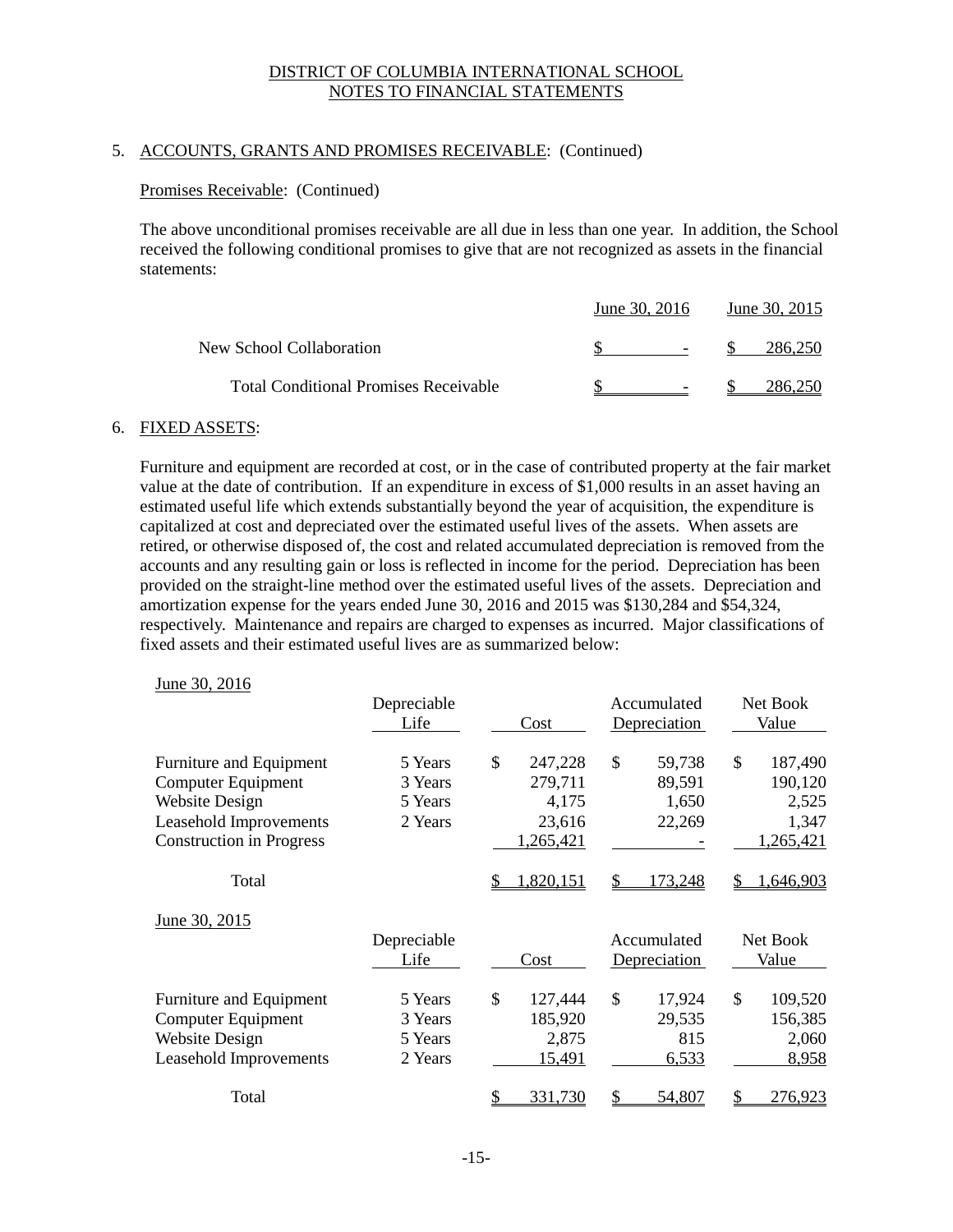## 9. PER-PUPIL FUNDING ALLOCATION: (Continued)

For the year ended June 30, 2015, the per-student rate ranged from \$9,492 to \$11,580 for the educational allotment and \$3,072 for the facility allotment. Additional allotments were made for Special Education Services. Per-pupil funding for the years ended June 30, 2016 and 2015, was as follows:

|                              | June 30, 2016 | June 30, 2015 |
|------------------------------|---------------|---------------|
| Grades 6-8                   | 4, 141, 549   | 2,152,786     |
| <b>Special Education</b>     | 1,114,803     | 638,795       |
| English as a Second Language | 209,299       | 120,928       |
| <b>Facilities Allowance</b>  | 1,262,096     | 645,120       |
| <b>At-Risk Students</b>      | 178,794       | 91.476        |
| Total                        | 6.906.541     | 3.649,105     |

## 10. FEDERAL ENTITLEMENTS AND GRANTS:

During the years ended June 30, 2016 and 2015, the School participated in the following federal awards programs:

|                                                                                                | June 30, 2016        | June 30, 2015      |
|------------------------------------------------------------------------------------------------|----------------------|--------------------|
| National School Lunch and School Breakfast Programs                                            | \$<br>92.889         | \$<br>50.365       |
| No Child Left Behind - Entitlement Funds<br>Scholarship for Opportunity and Results Act (SOAR) | 144,105<br>1,418,757 | 100,862<br>391,824 |
| Special Education, IDEA 611, Grants to Local<br><b>Education Agencies</b>                      | 110.948              | 27,538             |
| Total                                                                                          |                      | 70.589             |

Federal formula grants are allocations of money to States or their subdivisions in accordance with distribution formulas prescribed by law or administrative regulation, for activities of a continuing nature not confined to a specific project. The School receives federal formula grants under the provisions of the No Child Left Behind Act (NCLB) of 2001, P.L 107-110. NCLB funds are not intended to replace state or local educational funding. Rather, NCLB funds provide additional support to states, LEAs, and schools for specific purposes. Grants are provided by the U.S. Department of Education and passed through the District of Columbia Office of the State Superintendent of Education.

The National School Lunch Program and School Breakfast Program are part of the child nutrition cluster of programs operated by the U.S. Department of Agriculture. The objectives of the child nutrition cluster programs are to: (1) assist States in administering food services that provide healthful, nutritious meals to eligible children in public and non-profit private schools, residential childcare institutions, and summer recreation programs; and (2) encourage the domestic consumption of nutritious agricultural commodities.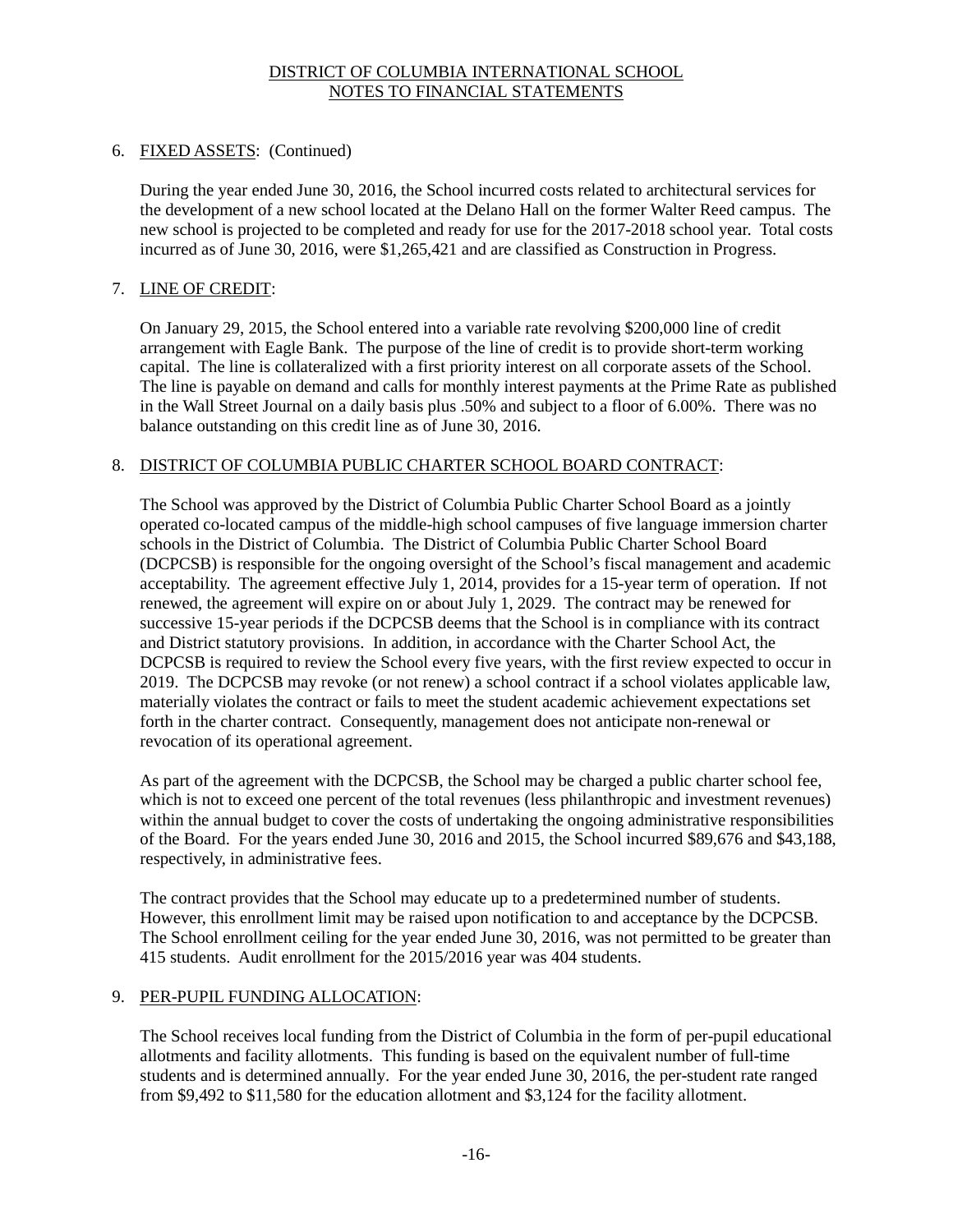## 11. COMMITMENTS:

## Building Lease (3220 and 3224 16<sup>th</sup> Street, NW):

The School entered into a rental agreement effective August 1, 2014, with the Charter School Incubator Initiative for the rental of a school facility located at  $3220$  and  $3224$   $16<sup>th</sup>$  Street, NW, in Washington, DC. The term of this agreement shall continue until July 31, 2016, with an option to renew the agreement for one option period of two years by providing the landlord with one-month prior written notice. As a requirement of this lease, a total rental security deposit of \$5,000 is to be made. The annual usage fee represents an amount equal to the number of students enrolled on each census date (every October) multiplied by the per pupil facilities allowance received from the DC Government. The annual usage fee is full service and includes all utilities (gas, water, electricity, and trash removal), building engineering, janitorial, maintenance and repairs, and property management. Rent expense on this lease for the years ended June 30, 2016 and 2015, was \$1,210,681 and \$591,360, respectively, and was based on a student enrollment of 404 and 210 students, respectively.

Future estimated required minimum rental lease payments based on estimated student enrollment are as follows:

| Year Ending June 30, | Required<br>Lease<br>Payment |
|----------------------|------------------------------|
| 2017<br>2018         | 1,562,000<br>S<br>130,167    |
| Total                |                              |

### Building Lease (1500 Harvard Street, NW):

The School entered into a rental agreement effective July 15, 2015, with the Charter School Incubator Initiative for the rental of certain classroom space and other premises at 1500 Harvard Street, NW, in Washington, DC. The term of this agreement shall continue until July 15, 2018. As a requirement of this lease, a total rental security deposit of \$10,000 is to be made. Currently, the School does not owe any usage fees under this agreement.

Total rent expense for the years ended June 30, 2016 and 2015 was \$1,217,181 and \$596,860, respectively. Included in rent expense for the years ended June 30, 2016 and 2015 are payments for the rental of a gym totaling \$6,500 and \$5,500, respectively.

### 12. CONCENTRATIONS:

### Revenues:

The School receives public funds from the DC government based on the number of students they enroll according to the Uniform Per Student Funding Formula developed by the Mayor and City Council. This per pupil allocation is supplemented with extra funds for students with special needs. During the years ended June 30, 2016 and 2015, seventy-two percent (72%) and seventy-six percent (76%), respectively, of total support was received from the District of Columbia in the form of per pupil funding.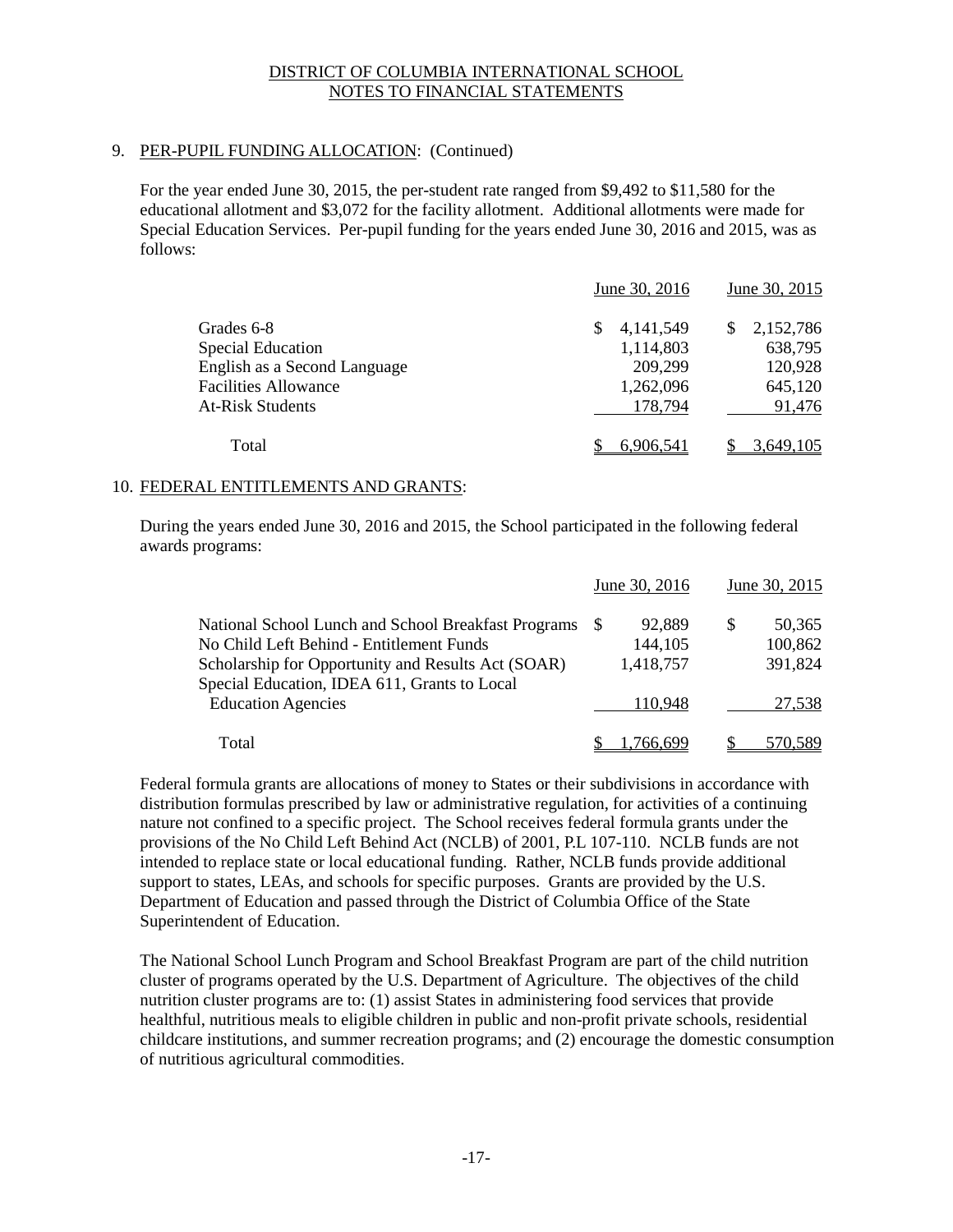## 12. CONCENTRATIONS: (Continued)

#### Revenues: (Continued)

In addition to the revenue received through the Uniform Per Student Funding, the School receives state and federal grants awarded under the auspices of the U.S. Department of Education (No Child Left Behind and special education) as well as the U.S. Department of Agriculture (Child Nutrition). The School is entitled to receive these funds by virtue of its recognition as a Local Education Agency by the District of Columbia Public Charter School Board (DC PCSB).

The School is limited to enrolling students that are residents of the District of Columbia. As such, the School must compete for students against the DC Public School system as well as other DC Public Charter Schools.

### 13. CONTINGENCIES:

The School was approved to operate by the District of Columbia Public Charter School Board, authorized under the District of Columbia School Reform Act of 1995, Public Law 104-134, as amended. The School has no reason to believe that this relationship will be discontinued in the foreseeable future. However, any interruption of this relationship (i.e., the failure to continue this charter authorization or withholding of funds) could adversely affect the School's ability to finance ongoing operations.

The School depends on per pupil allocations, grants, and contributions for a significant portion of its revenues. The ability of the sources of revenues to continue giving amounts comparable with prior years may be dependent upon future economic conditions and continued deductibility for income tax purposes of grants and contributions to the School. While the School's board of trustees and management believes the School has the resources to continue its programs, its ability to do so, and the extent to which it continues, may be dependent on the above factors.

Laws and regulations governing charter schools are complex and subject to interpretation. The School believes that it is in compliance with all applicable laws and regulations and is not aware of any pending or threatened investigations involving allegations of potential wrongdoing.

The viability of public charter schools and funding for these schools is dependent on the consensus of current and future administration of the District of Columbia Government. Any future change in dynamics could adversely affect the operation of public charter schools.

### 14. SUBSEQUENT EVENTS:

### Financial Statement Preparation:

In preparing these financial statements, management has evaluated events and transactions for potential recognition or disclosure through November 22, 2016, the date the financial statements were available to be issued, and has determined that no adjustments are necessary to the amounts represented in the accompanying financial statements.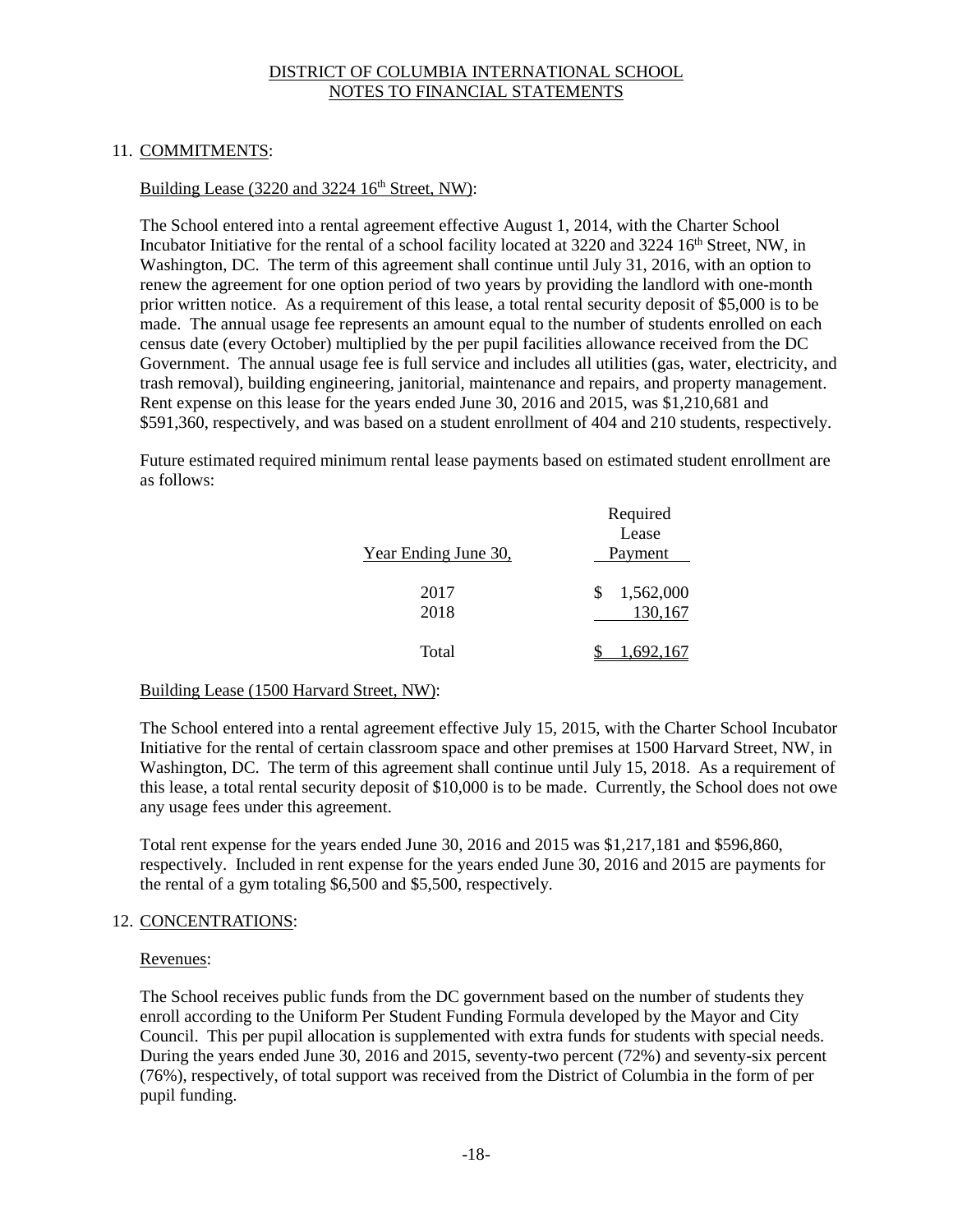## 14. SUBSEQUENT EVENTS: (Continued)

### Enrollment:

Enrollment for the 2016/2017 school year is projected to be approximately five hundred (500) students. These enrollment numbers are up from the current enrollment number of four hundred and five (405) students during the 2015/2016 school year.

### 15. RELATED PARTY TRANSACTIONS:

### Grant Revenues:

A board member of the School is affiliated with the New Schools Venture Fund. During December 2013, this organization granted \$936,250 to the School. This grant is being accounted for as a conditional grant by the School. During the year ended June 30, 2016, the final installment of \$286,250 was recognized as revenue in relation to this grant by the School.

There was another board member affiliated with a foundation that granted \$8,000 to the School during the year ended June 30, 2015.

### Donated Legal Services:

The firm of one of the School's board members provided general legal services to the School for which a value of \$9,861 was assigned and recognized in the financial statements during the year ended June 30, 2015.

### Member Schools:

DCI is a cooperative, collaborative school founded by 5 language immersion public charter schools. These schools have amended their charters to include DCI as a secondary program for grades 6-12. Certain federal government grants were received from the Department of Education and passed through these member schools to DCI. These federal grants are listed on DCI's Schedule of Expenditures of Federal Awards.

#### 16. FUNDRAISING:

During the years ended June 30, 2106 and 2015, expenses incurred for the purpose of fundraising were \$48,541 and \$50,274, respectively.

#### 17. ADVERTISING:

Advertising was conducted for the purpose of promoting open enrollment and student recruiting to the school and to provide outreach to the community. Advertising costs are expensed when incurred. Direct advertising expenses were \$27,608 and \$31,338 for the years ended June 30, 2016 and 2015, respectively.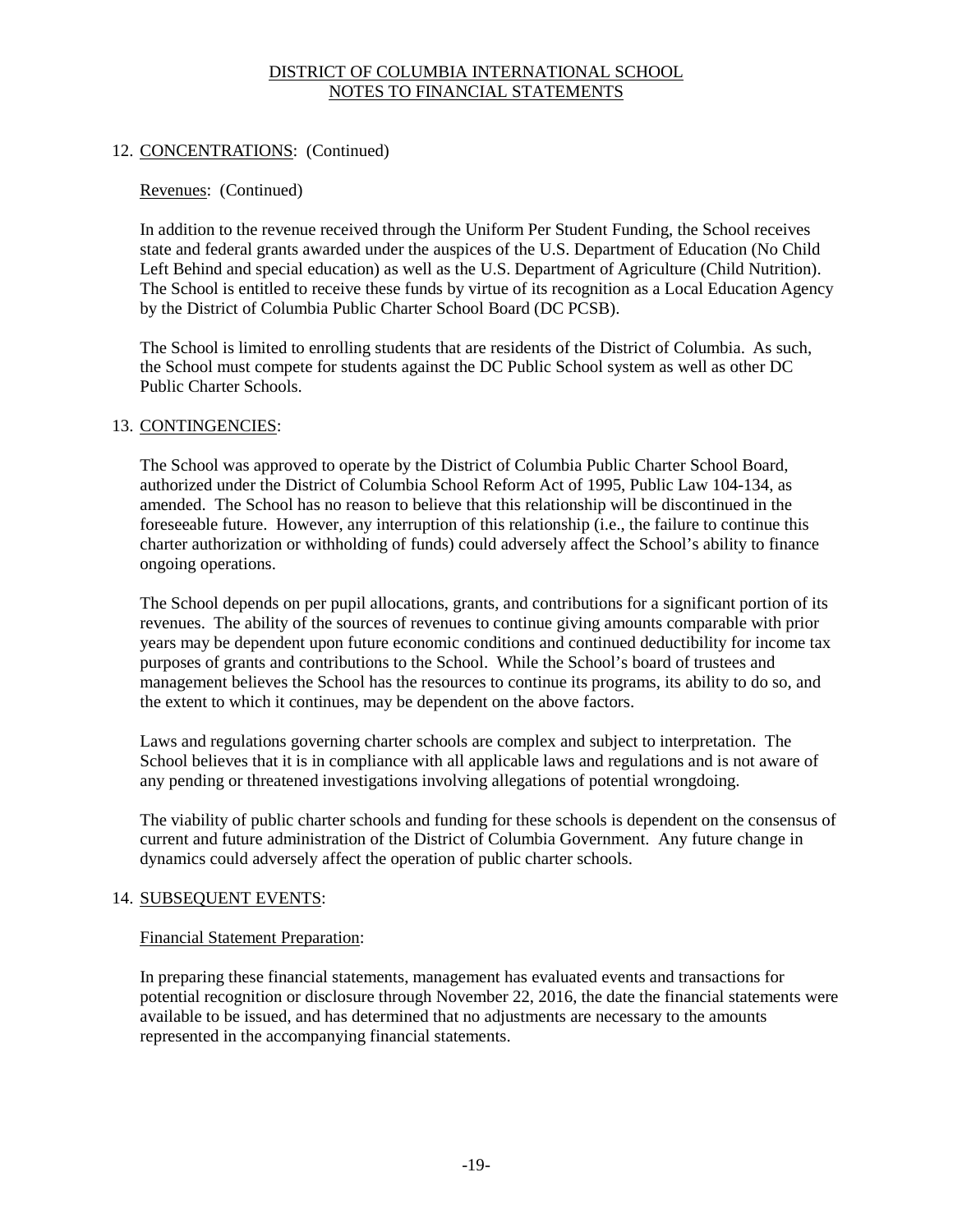### 18. RETIREMENT PLAN:

#### Teachers Retirement Plan:

As authorized by the Title 38 of the Code of the District of Columbia, teachers of the DC Public School System may participate in a defined benefit plan named the "Teacher's Retirement Plan." The District of Columbia Retirement Board (DCRB) is responsible for paying benefits attributable to teacher service.

An employee may elect to remain in the Teacher's Retirement Plan if that individual leaves employment with the District of Columbia Public School system and becomes an employee of a DC Public Charter School provided the election is made within 60 days of departure. To remain in the plan, the teacher must make the required employee retirement contributions and the school must make the match contributions that the District Government would have made to the plan. Employee contributions of 7% of annual salary are required to be made on a pre-tax basis to the plan.

#### 401(k) Retirement Plan:

The School provides pension benefits for its employees through a defined contribution 401(k) retirement plan. In a defined contribution plan, benefits depend solely on amounts contributed to the plan plus investment earnings. Provisions of the Plan allow for the employees to contribute up to the statutory limits set by the Internal Revenue Code. The School contributes, on a matching basis, an amount up to 3% of an employee's base annual salary for employees with one or more years of employment. In addition to the traditional  $401(k)$  contributions, the Plan accepts Roth  $401(k)$ contributions.

The combined amount of employer contributions for the years ended June 30, 2016 and 2015, was \$42,249 and \$14,360, respectively.

#### 19. EMPLOYEE BENEFITS:

The cost of fringe benefits incurred for the years ended June 30, 2016 and 2015, consisted of the following:

|                               | June 30, 2016 | June 30, 2015 |
|-------------------------------|---------------|---------------|
| Social Security/Medicare      | 198,213<br>\$ | \$<br>117,358 |
| <b>Health Insurance</b>       | 252,546       | 113,736       |
| Life and Disability Insurance | 11,815        | 6,980         |
| Retirement                    | 42,249        | 14,360        |
| Unemployment                  | 26,816        | 15,091        |
| <b>Mass Transit</b>           | 23,932        |               |
| <b>Workers Compensation</b>   | 6,638         | 5,715         |
| Total                         | 562,209       | 273.240       |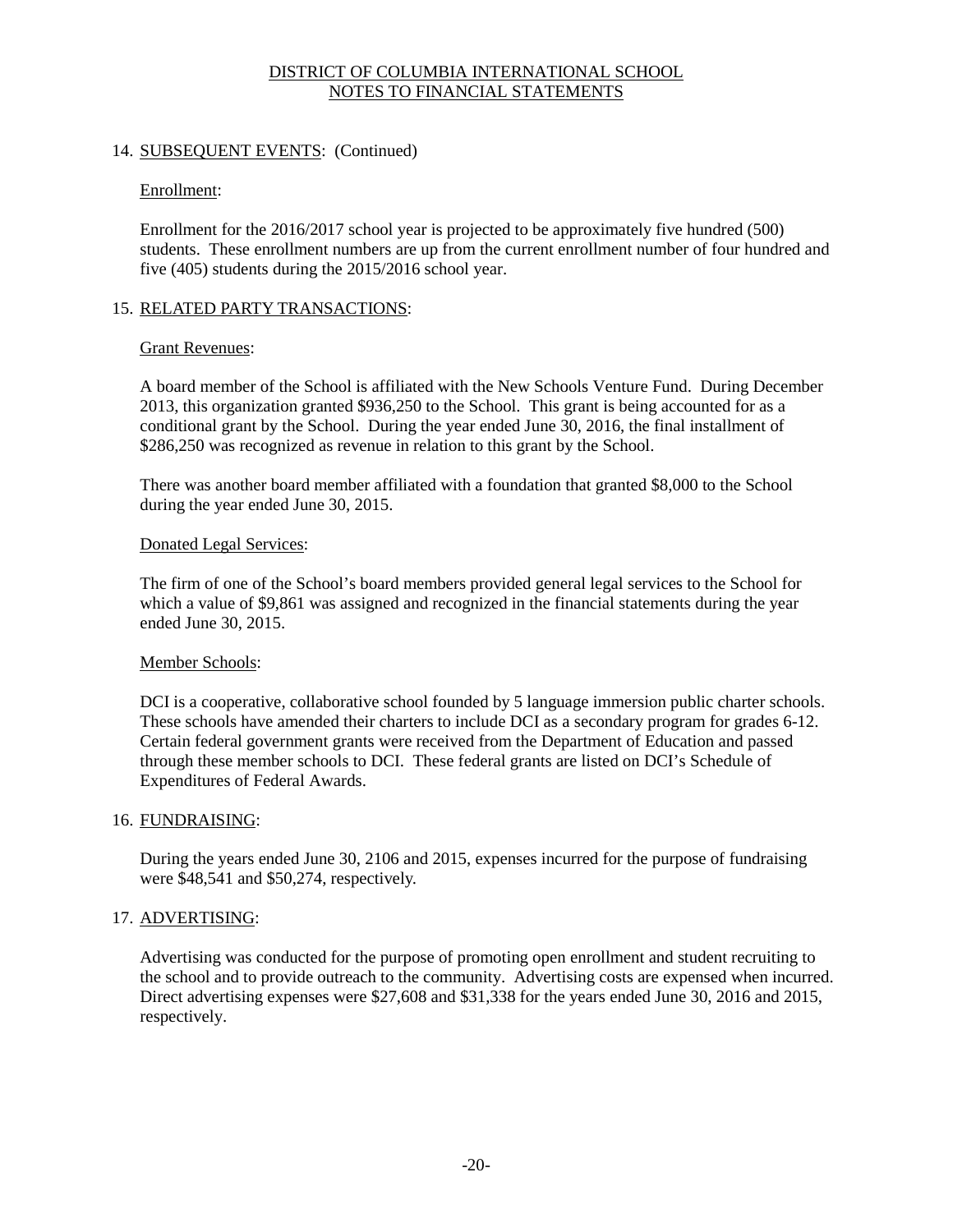# 20. OCCUPANCY COST:

The cost of occupancy for the years ended June 30, 2016 and 2015, consisted of the following:

|                                     | June 30, 2016 | June 30, 2015 |
|-------------------------------------|---------------|---------------|
| Rent                                | 1,217,181     | \$<br>596,860 |
| <b>Maintenance and Repairs</b>      | 12,771        | 6,284         |
| <b>Janitorial Supplies</b>          | 5,133         | 3,674         |
| <b>Contracted Building Services</b> | 3,574         | 1,898         |
| <b>Depreciation - Facilities</b>    | 15,736        | 6,533         |
| Total                               | 1.254.395     | 615.249       |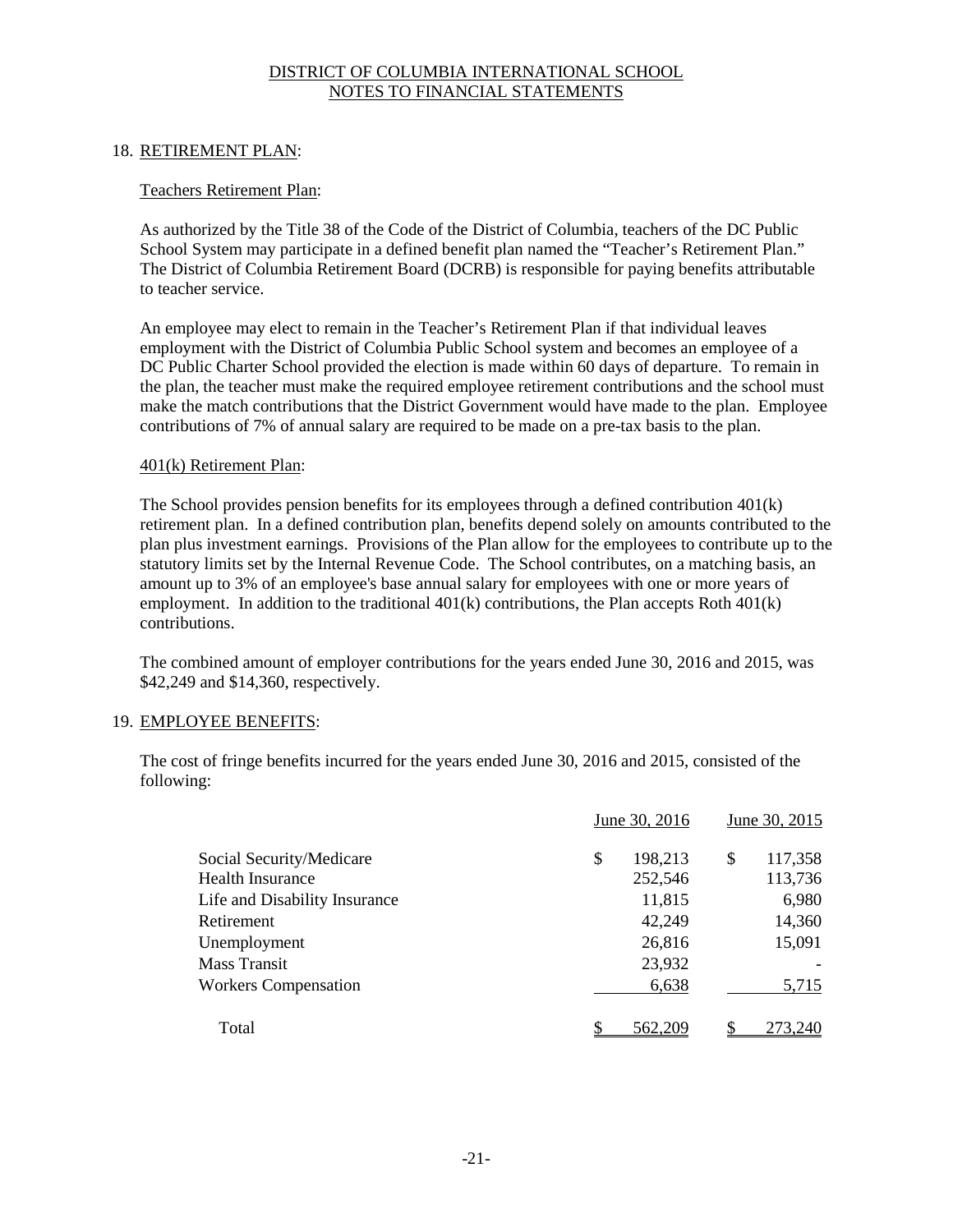#### DISTRICT OF COLUMBIA INTERNATIONAL SCHOOL COMPARATIVE SCHEDULES OF FUNCTIONAL EXPENSES FOR THE YEARS ENDED JUNE 30, 2016 AND 2015

|                                         |                | June 30, 2016             |                |                         |                        | June 30, 2015               |                               |                        |  |  |  |  |  |  |
|-----------------------------------------|----------------|---------------------------|----------------|-------------------------|------------------------|-----------------------------|-------------------------------|------------------------|--|--|--|--|--|--|
|                                         |                | Educational               | General and    |                         |                        | Educational                 |                               |                        |  |  |  |  |  |  |
|                                         | Total          | Services                  | Administrative | Fundraising             | Total                  | Services                    | General and<br>Administrative | Fundraising            |  |  |  |  |  |  |
| Personnel, Salaries and Benefits:       |                |                           |                |                         |                        |                             |                               |                        |  |  |  |  |  |  |
| Leadership Salaries                     | 373,633<br>\$. | \$<br>306,550             | 45,876<br>- \$ | $\mathcal{S}$<br>21,207 | 328,104<br>-S          | <sup>\$</sup><br>268,178 \$ | 38,628                        | $\mathbb{S}$<br>21,298 |  |  |  |  |  |  |
| <b>Teaching Staff Salaries</b>          | 2,071,939      | 2,071,939                 |                |                         | 901,423                | 900,118                     | 1,249                         | 56                     |  |  |  |  |  |  |
| <b>Student Support Salaries</b>         | 448,363        | 445,414                   | 2,739          | 210                     | 192,500                | 192,500                     |                               |                        |  |  |  |  |  |  |
| Office and Administrative Staff         | 296,543        | 116,901                   | 172,084        | 7,558                   | 186,234                | 104,203                     | 74,799                        | 7,232                  |  |  |  |  |  |  |
| <b>Employee Benefits</b>                | 337,180        | 310,795                   | 23,324         | 3,061                   | 140,791                | 128,249                     | 10,040                        | 2,502                  |  |  |  |  |  |  |
|                                         |                |                           |                |                         |                        |                             |                               |                        |  |  |  |  |  |  |
| <b>Payroll Taxes</b>                    | 225,029        | 207,419                   | 15,566         | 2,044                   | 132,449                | 120,651                     | 9,444                         | 2,354                  |  |  |  |  |  |  |
| <b>Staff Development Expense</b>        | 90,823         | 83,716                    | 6,283          | 824                     | 31,401                 | 28,604                      | 2,239                         | 558                    |  |  |  |  |  |  |
| Other Personnel Expenses                | 72,781         | 66,912                    | 5,379          | 490                     | 35,948                 | 32,746                      | 2,563                         | 639                    |  |  |  |  |  |  |
| Total Personnel, Salaries and Benefits  | 3,916,291      | 3,609,646                 | 271,251        | 35,394                  | 1,948,850              | 1,775,249                   | 138,962                       | 34,639                 |  |  |  |  |  |  |
| <b>Direct Student Costs:</b>            |                |                           |                |                         |                        |                             |                               |                        |  |  |  |  |  |  |
| Textbooks                               | \$<br>46,959   | \$<br>46,959 \$           |                | <sup>\$</sup>           | $\mathbb{S}$<br>59,284 | 59,284 \$<br>\$             |                               | \$                     |  |  |  |  |  |  |
| <b>Student Supplies and Materials</b>   | 159,474        | 159,474                   |                |                         | 92,387                 | 92,387                      |                               |                        |  |  |  |  |  |  |
| <b>Student Assessment Materials</b>     | 18,446         | 18,446                    |                |                         | 11,406                 | 11,406                      |                               |                        |  |  |  |  |  |  |
| Food Service                            | 141,287        | 141,287                   |                |                         | 80,525                 | 80,525                      |                               |                        |  |  |  |  |  |  |
| Contracted Instruction                  | 200,706        | 200,706                   |                |                         | 143,793                | 143,793                     |                               |                        |  |  |  |  |  |  |
| Student Travel/Transportation           | 27,577         | 27,577                    |                |                         | 9,216                  | 9,216                       |                               |                        |  |  |  |  |  |  |
|                                         |                | 48,969                    |                |                         | 22,458                 | 22,458                      |                               |                        |  |  |  |  |  |  |
| Other Student Costs                     | 48,969         |                           |                |                         |                        |                             |                               |                        |  |  |  |  |  |  |
| <b>Total Direct Student Costs</b>       | 643,418        | 643,418                   |                |                         | 419,069                | 419,069                     |                               |                        |  |  |  |  |  |  |
| <b>Occupancy Costs:</b>                 |                |                           |                |                         |                        |                             |                               |                        |  |  |  |  |  |  |
| Rent                                    | 1,217,181<br>S | \$<br>1,121,930 \$        | 84,197         | $\mathcal{S}$<br>11,054 | -S<br>596,860          | 543,692 \$<br>\$            | 42,559                        | $\mathbb{S}$<br>10,609 |  |  |  |  |  |  |
| <b>Contracted Building Services</b>     | 3,574          | 3,296                     | 246            | 32                      | 1,898                  | 1,729                       | 135                           | 34                     |  |  |  |  |  |  |
| Maintenance and Repairs                 | 12,771         | 11,772                    | 883            | 116                     | 6,284                  | 5,724                       | 448                           | 112                    |  |  |  |  |  |  |
| Janitorial Supplies                     | 5,133          | 4,729                     | 357            | 47                      | 3,674                  | 3,347                       | 262                           | 65                     |  |  |  |  |  |  |
| Depreciation - Facilities               | 15,736         | 14,505                    | 1,088          | 143                     | 6,533                  | 5,951                       | 466                           | 116                    |  |  |  |  |  |  |
|                                         |                |                           |                |                         |                        |                             |                               |                        |  |  |  |  |  |  |
| <b>Total Occupancy Costs</b>            | 1,254,395      | ,156,232                  | 86,771         | 11,392                  | 615,249                | 560,443                     | 43,870                        | 10,936                 |  |  |  |  |  |  |
| Office Expenses:                        |                |                           |                |                         |                        |                             |                               |                        |  |  |  |  |  |  |
| Office Supplies and Materials           | \$<br>28,682   | $\mathbb{S}$<br>26,438 \$ | 1,984          | $\mathbb{S}$<br>260     | $\mathbb{S}$<br>27,935 | \$<br>25,446 \$             | 1,992                         | $\mathbb{S}$<br>497    |  |  |  |  |  |  |
| <b>Equipment Rental and Maintenance</b> | 15,736         | 14,504                    | 1,089          | 143                     | 7,165                  | 6,527                       | 511                           | 127                    |  |  |  |  |  |  |
| Telephone/Telecommunications            | 13,065         | 12,042                    | 904            | 119                     | 4,830                  | 4,400                       | 344                           | 86                     |  |  |  |  |  |  |
| Postage and Shipping                    | 4,600          | 4,240                     | 318            | 42                      | 1,602                  | 1,460                       | 114                           | 28                     |  |  |  |  |  |  |
| <b>Computer Support Fees</b>            | 30,359         | 27,983                    | 2,100          | 276                     | 50,279                 | 45,800                      | 3,585                         | 894                    |  |  |  |  |  |  |
| Printing and Duplication                | 3,628          | 3,344                     | 251            | 33                      | 1,480                  | 1,348                       | 105                           | 27                     |  |  |  |  |  |  |
| <b>Total Office Expenses</b>            | 96,070         | 88,551                    | 6,646          | 873                     | 93,291                 | 84,981                      | 6,651                         | 1,659                  |  |  |  |  |  |  |
|                                         |                |                           |                |                         |                        |                             |                               |                        |  |  |  |  |  |  |
| General Expenses:                       |                |                           |                |                         |                        |                             |                               |                        |  |  |  |  |  |  |
| Insurance                               | \$<br>19,340   | 17,827 \$<br><sup>S</sup> | 1,337          | 176<br>\$               | \$<br>14,336           | \$<br>13,058 \$             | 1,022                         | \$<br>256              |  |  |  |  |  |  |
| Authorizer Fee                          | 89,676         |                           | 89,676         |                         | 43,188                 |                             | 43,188                        |                        |  |  |  |  |  |  |
| Accounting, Auditing and Payroll        | 100,291        |                           | 100,291        |                         | 57,655                 |                             | 57,655                        |                        |  |  |  |  |  |  |
| <b>Legal Fees</b>                       | 8,195          | 5,000                     | 3,195          |                         | 25,347                 | 3,658                       | 21,689                        |                        |  |  |  |  |  |  |
| <b>Business Fees and Dues</b>           | 25,256         | 21,083                    | 4,173          |                         | 17,762                 | 11,260                      | 6,502                         |                        |  |  |  |  |  |  |
| <b>Other Professional Fees</b>          | 29,091         | 1,853                     | 26,789         | 449                     | 182,019                | 154,577                     | 24,658                        | 2,784                  |  |  |  |  |  |  |
| Other Expenses                          | 16,003         | 8,659                     | 7,087          | 257                     | 31,289                 |                             | 31,289                        |                        |  |  |  |  |  |  |
| Depreciation                            | 114,548        | 113,713                   | 835            |                         | 47,791                 | 38,045                      | 9,746                         |                        |  |  |  |  |  |  |
| <b>Total General Expenses</b>           | 402,400        | 168,135<br>S              | 233,383<br>-8  | 882                     | 419,387                | 220,598                     | 195,749                       | 3,040                  |  |  |  |  |  |  |
| TOTAL FUNCTIONAL EXPENSES               | 6,312,574      | 5,665,982<br>\$           | 598,051        | 48,541                  | 3,495,846              | 3,060,340                   | 385,232                       | 50,274                 |  |  |  |  |  |  |
|                                         |                |                           |                |                         |                        |                             |                               |                        |  |  |  |  |  |  |

(See Accompanying Notes and Auditor's Report)

Schedule 1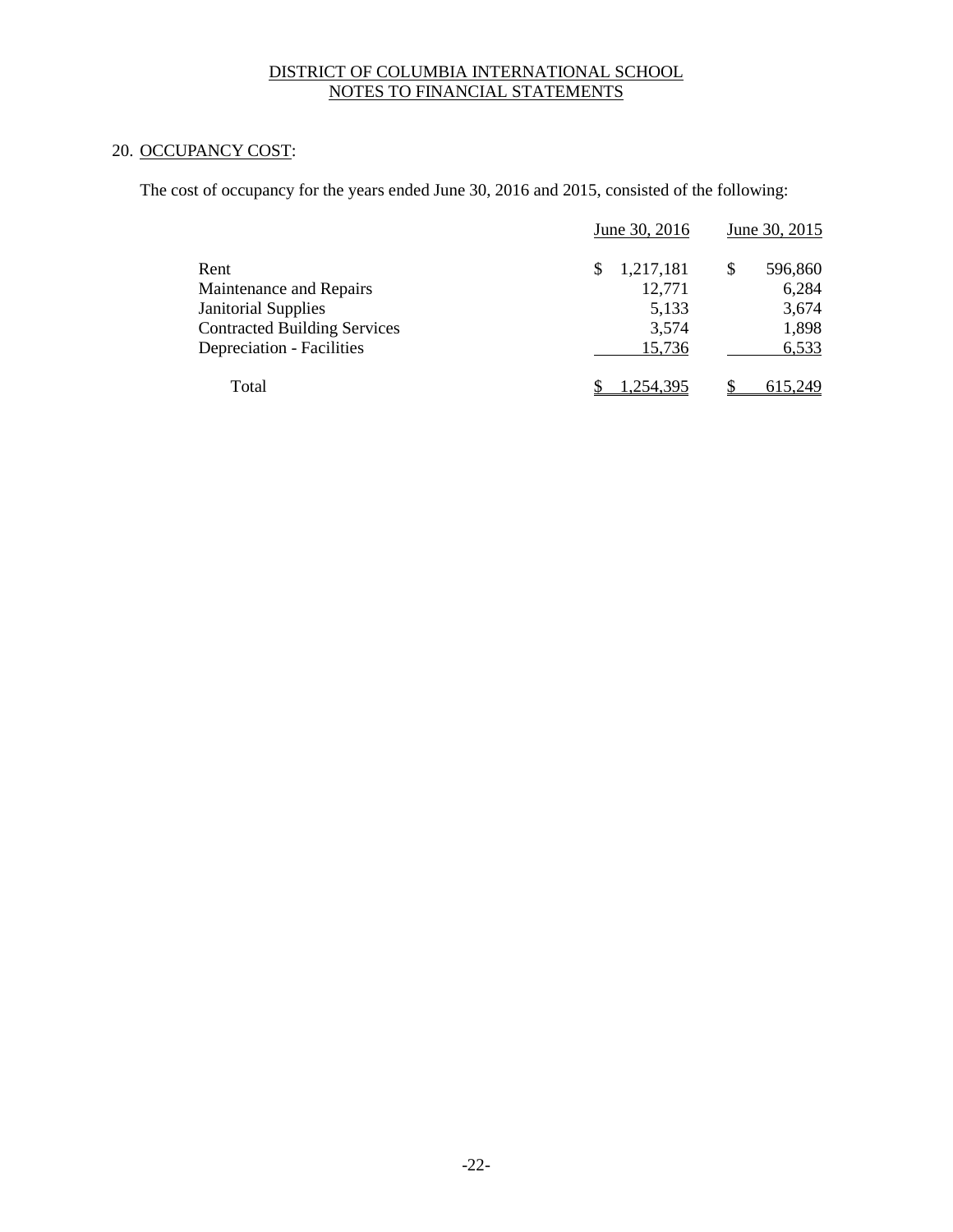## DISTRICT OF COLUMBIA INTERNATIONAL SCHOOL COMPARATIVE SCHEDULES OF AVERAGE COST PER STUDENT FOR THE YEARS ENDED JUNE 30, 2016 AND 2015

June 30, 2016

|                            |       |   | <b>Total Cost</b> |   | <b>Average Cost</b><br>Per Student |
|----------------------------|-------|---|-------------------|---|------------------------------------|
| Instructional              |       | S | 5,665,982         | S | 14,025                             |
| General and Administrative |       |   | 598,051           |   | 1,480                              |
| Fundraising                |       |   | 48,541            |   | 120                                |
|                            | Total |   | 6,312,574         |   | 15,625                             |

The above is the average per student cost for the year ended June 30, 2016, and is based on a full time equivalent (FTE) enrollment of 404 students.

#### June 30, 2015

|                                           |       |   | <b>Total Cost</b> |   | <b>Average Cost</b><br>Per Student |
|-------------------------------------------|-------|---|-------------------|---|------------------------------------|
| Instructional                             |       | S | 3,060,340         | S | 14,574                             |
| General and Administrative<br>Fundraising |       |   | 385,232<br>50,274 |   | 1,834<br>239                       |
|                                           | Total |   | 3,495,846         |   | 16.64'                             |

The above is the average per student cost for the year ended June 30, 2015, and is based on a full time equivalent (FTE) enrollment of 210 students.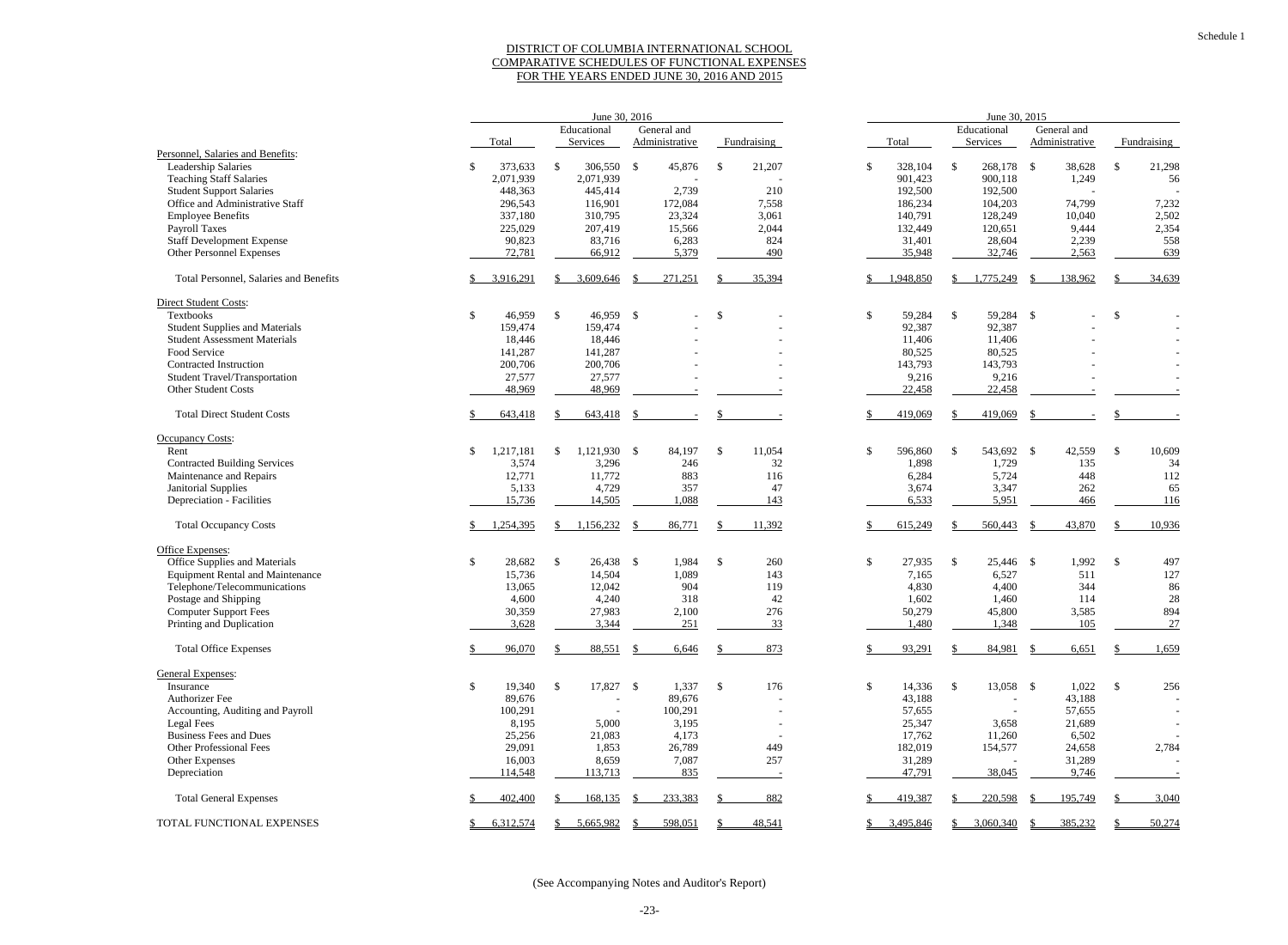# DISTRICT OF COLUMBIA INTERNATIONAL SCHOOL SCHEDULE OF EXPENDITURES OF FEDERAL AWARDS FOR THE YEAR ENDED JUNE 30, 2016

|                                                                                                                                                                    | Federal                       |                                        |           | Program                       |                                                                          |               | Refundable<br>Grant       |                      |   |                                   | <b>Current Year Activity</b>  |              |                            | Refundable   |                       |
|--------------------------------------------------------------------------------------------------------------------------------------------------------------------|-------------------------------|----------------------------------------|-----------|-------------------------------|--------------------------------------------------------------------------|---------------|---------------------------|----------------------|---|-----------------------------------|-------------------------------|--------------|----------------------------|--------------|-----------------------|
| Federal Grantor/Pass Through Grantor Program Title                                                                                                                 | <b>CFDA</b><br>Number         | Pass-Through<br><b>Grantors Number</b> |           | or Award<br>Amount            | Period of Award                                                          |               | Receivable<br>at $7/1/15$ | Advance at<br>7/1/15 |   | Receipts                          | Disbursements<br>Expenditures |              | Receivable<br>at $6/30/16$ |              | Advance at<br>6/30/16 |
| <b>U.S. Department of Education:</b>                                                                                                                               |                               |                                        |           |                               |                                                                          |               |                           |                      |   |                                   |                               |              |                            |              |                       |
| Passed Through the District of Columbia Government:                                                                                                                |                               |                                        |           |                               |                                                                          |               |                           |                      |   |                                   |                               |              |                            |              |                       |
| Title I, Part A, Grants to Local Education Agencies<br>Title I, Part A, Grants to Local Education Agencies<br>Title II, Part A, Preparing, Training and Recruiting | 84.010A<br>84.010A            | 52010A<br>52010A                       | \$.<br>S. | 158,773<br>79,756             | $07/01/15$ to $09/30/16$<br>07/01/14 to 09/30/15                         | <sup>\$</sup> | 10,500                    | -S                   |   | 107,257<br>\$.<br>14,485          | \$<br>106,306<br>3,985        | -8           |                            | -S           | (951)                 |
| <b>High Quality Teachers and Principals</b><br>Title III, English Language Acquisition Grants<br>Special Education - IDEA 611, Grants to Local                     | 84.367A<br>84.365A            | 52367A<br>N/A                          | S<br>\$   | 45,959<br>10,908              | 07/01/15 to 09/30/16<br>07/01/15 to 09/30/16                             |               |                           |                      |   | 26,641<br>5,836                   | 27,880<br>5,934               |              | 1,239<br>98                |              |                       |
| <b>Education Agencies</b><br>Scholarship for Opportunity and Results Act (SOAR)<br>Scholarship for Opportunity and Results Act (SOAR)                              | 84.027A<br>84.370C<br>84.370C | 52027A<br>N/A<br>N/A                   | \$.<br>\$ | 112.332<br>498,500<br>750,000 | 07/01/15 to 09/30/16<br>07/10/15 to 07/10/17<br>$07/10/15$ to $07/10/16$ |               |                           |                      | ٠ | 109,530<br>135,453<br>271,427     | 110,948<br>169,141<br>547,584 |              | 1,418<br>33,688<br>276,157 |              |                       |
| Subtotal Passed through District of Columbia Government                                                                                                            |                               |                                        |           |                               |                                                                          |               | 10,500                    |                      |   | 670,629<br>\$                     | \$971,778                     |              | \$312,600                  |              | (951)                 |
| Passed Through Bridges Public Charter School:                                                                                                                      |                               |                                        |           |                               |                                                                          |               |                           |                      |   |                                   |                               |              |                            |              |                       |
| Title III, English Language Acquisition Grants                                                                                                                     | 84.365A                       | N/A                                    | \$        | 2,087                         | 07/01/14 to 09/30/15                                                     | S.            | 2,087                     |                      |   | 2,087                             |                               |              |                            |              |                       |
| Passed Through E.W. Stokes Public Charter School:                                                                                                                  |                               |                                        |           |                               |                                                                          |               |                           |                      |   |                                   |                               |              |                            |              |                       |
| Scholarship for Opportunity and Results Act (SOAR)<br>Scholarship for Opportunity and Results Act (SOAR)                                                           | 84.370C<br>84.370C            | N/A<br>N/A                             | S<br>\$   | 56,250<br>300,000             | 07/10/15 to 07/10/16<br>02/21/14 to 02/20/15                             | \$            | 25,094                    |                      |   | \$<br>35,000<br>25,094            | \$<br>55,073                  | -S           | 20,073                     |              |                       |
| Subtotal Passed through E.W. Stokes Public Charter School                                                                                                          |                               |                                        |           |                               |                                                                          |               | 25,094                    |                      |   | 60,094                            | 55,073<br>\$                  |              | 20,073                     |              |                       |
| Passed Through Mundo Verde Public Charter School:                                                                                                                  |                               |                                        |           |                               |                                                                          |               |                           |                      |   |                                   |                               |              |                            |              |                       |
| Scholarship for Opportunity and Results Act (SOAR)                                                                                                                 | 84.370C                       | N/A                                    | S.        | 75,000                        | 07/10/15 to 07/10/16                                                     |               |                           |                      |   | 64,958                            | 75,000<br>S.                  | -\$          | 10,042                     |              |                       |
| Passed Through Latin American Montessori Bilingual Public<br>Charter School:                                                                                       |                               |                                        |           |                               |                                                                          |               |                           |                      |   |                                   |                               |              |                            |              |                       |
| Scholarship for Opportunity and Results Act (SOAR)                                                                                                                 | 84.370C                       | N/A                                    | S         | 75,000                        | $07/10/15$ to $07/10/16$                                                 |               |                           |                      |   | 4,645                             | 75,000                        |              | 70,355                     |              |                       |
| Passed Through Washington Yu Ying Public Charter School:                                                                                                           |                               |                                        |           |                               |                                                                          |               |                           |                      |   |                                   |                               |              |                            |              |                       |
| Scholarship for Opportunity and Results Act (SOAR)<br>Scholarship for Opportunity and Results Act (SOAR)                                                           | 84.370C<br>84.370C            | N/A<br>N/A                             | \$.<br>\$ | 525,000<br>75,000             | $02/21/14$ to $02/20/16$<br>07/10/15 to 07/10/16                         | <sup>\$</sup> | 62,046                    |                      |   | 403,314<br>$\mathbb{S}$<br>50,400 | \$341,268<br>73,459           | \$           | 23,059                     | <sup>S</sup> |                       |
| Subtotal Passed through Washington Yu Ying Public<br>Charter School:                                                                                               |                               |                                        |           |                               |                                                                          | \$            | 62,046                    |                      |   | 453,714<br>$\frac{1}{2}$          | \$414,727                     | <sup>S</sup> | 23,059                     |              |                       |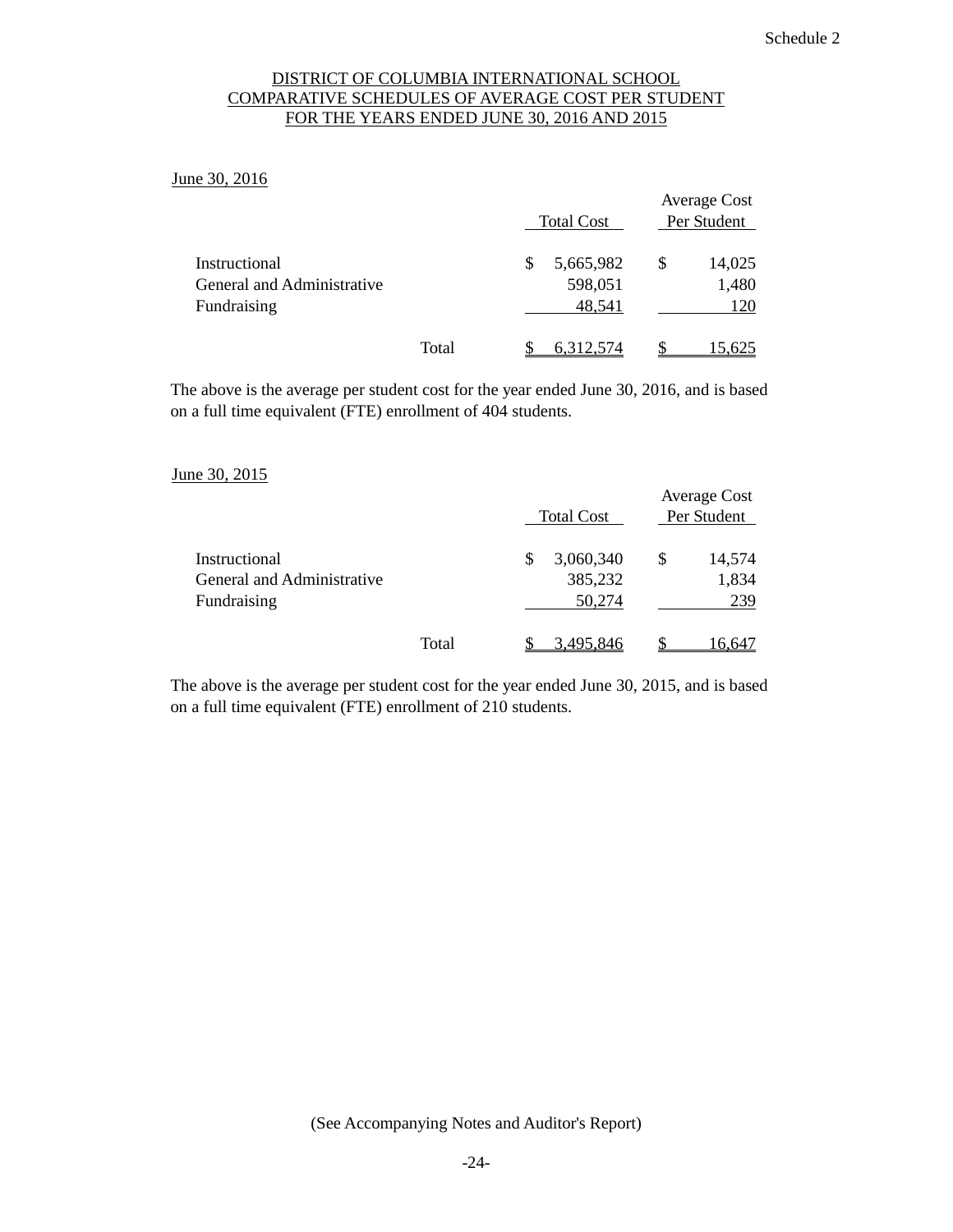#### DISTRICT OF COLUMBIA INTERNATIONAL SCHOOL SCHEDULE OF EXPENDITURES OF FEDERAL AWARDS FOR THE YEAR ENDED JUNE 30, 2016

|                                                                                                                        | Federal                              |                                        |    | Program                  |                                                                                                              |     | Grant                     | Refundable           |                            | <b>Current Year Activity</b>       |               |                                    |     | Grant                      |               | Refundable               |
|------------------------------------------------------------------------------------------------------------------------|--------------------------------------|----------------------------------------|----|--------------------------|--------------------------------------------------------------------------------------------------------------|-----|---------------------------|----------------------|----------------------------|------------------------------------|---------------|------------------------------------|-----|----------------------------|---------------|--------------------------|
| Federal Grantor/Pass Through Grantor Program Title                                                                     | <b>CFDA</b><br><b>Number</b>         | Pass-Through<br><b>Grantors Number</b> |    | or Award<br>Amount       | Period of Award                                                                                              |     | Receivable<br>at $7/1/15$ | Advance at<br>7/1/15 |                            | Receipts                           |               | Disbursements<br>Expenditures      |     | Receivable<br>at $6/30/16$ | <b>CFDA</b>   | 6/30/16                  |
| Passed Through DC Bilingual Public Charter School:                                                                     |                                      |                                        |    |                          |                                                                                                              |     |                           |                      |                            |                                    |               |                                    |     |                            |               |                          |
| Scholarship for Opportunity and Results Act (SOAR)                                                                     | 84.370C                              | N/A                                    |    | 75,000                   | 07/10/15 to 07/10/16                                                                                         | \$  |                           | $\mathcal{S}$        |                            | 50,247                             |               | 72,232                             | -S  | 21,985                     | \$            |                          |
| Passed Through the Flamboyan Foundation:                                                                               |                                      |                                        |    |                          |                                                                                                              |     |                           |                      |                            |                                    |               |                                    |     |                            |               |                          |
| Scholarship for Opportunity and Results Act (SOAR)                                                                     | 84.370C                              | N/A                                    | S. | 10,000                   | $07/10/15$ to $06/30/16$                                                                                     |     |                           |                      |                            | 8,000                              |               | 10,000                             |     | 2,000                      |               |                          |
| Total U.S. Department of Education                                                                                     |                                      |                                        |    |                          |                                                                                                              | \$. | 99,727                    |                      |                            | \$1,314,374                        |               | \$1,673,810                        | -SS | 460,114                    |               | (951)                    |
| U.S. Department of Agriculture:                                                                                        |                                      |                                        |    |                          |                                                                                                              |     |                           |                      |                            |                                    |               |                                    |     |                            |               |                          |
| Passed Through the District of Columbia:                                                                               |                                      |                                        |    |                          |                                                                                                              |     |                           |                      |                            |                                    |               |                                    |     |                            |               |                          |
| National School Lunch Program<br>National School Lunch Program<br>School Breakfast Program<br>School Breakfast Program | 10.555<br>10.555<br>10.553<br>10.553 | N/A<br>N/A<br>N/A<br>N/A               |    | N/A<br>N/A<br>N/A<br>N/A | $07/01/15$ to $06/30/16$<br>$07/01/14$ to $06/30/15$<br>$07/01/15$ to $06/30/16$<br>$07/01/14$ to $06/30/15$ | -S  | 7,099<br>$\sim$<br>1,372  |                      | $\sim$<br>$\sim$<br>$\sim$ | 67,534<br>6,493<br>12,552<br>1,169 | <sup>\$</sup> | 79,335<br>(606)<br>14,363<br>(203) | -\$ | 11,801<br>1,811            | <sup>\$</sup> | $\overline{\phantom{a}}$ |
| Total U.S. Department of Agriculture                                                                                   |                                      |                                        |    |                          |                                                                                                              | \$  | 8,471                     |                      |                            | 87,748                             |               | 92,889                             |     | 13,612                     |               |                          |
| TOTAL FEDERAL AWARDS                                                                                                   |                                      |                                        |    |                          |                                                                                                              |     | \$108,198                 |                      |                            | \$1,402,122                        |               | \$1,766,699                        |     | \$473,726                  |               | (951)                    |

| Summary by CFDA                                                   |             |                           |
|-------------------------------------------------------------------|-------------|---------------------------|
| Program                                                           | CFDA Number | Amount of<br>Expenditures |
| Title I, Part A, Grants to Local Education Agencies               | 84.010A     | 110.291                   |
| Title II, Part A, Preparing, Training and Recruiting High Quality |             |                           |
| <b>Teachers and Principals</b>                                    | 84.367A     | 27,880                    |
| Title III, English Language Acquisition Grants                    | 84.365A     | 5.934                     |
| Special Education - IDEA 611, Grants to Local Education Agencies  | 84.027A     | 110.948                   |
| Scholarship for Opportunity and Results Act (SOAR)                | 84.370C     | 1,418,757                 |
| National School Lunch Program                                     | 10.555      | 78.729                    |
| School Breakfast Program                                          | 10.553      | 14,160                    |
| Total Federal Awards                                              |             | .766.69                   |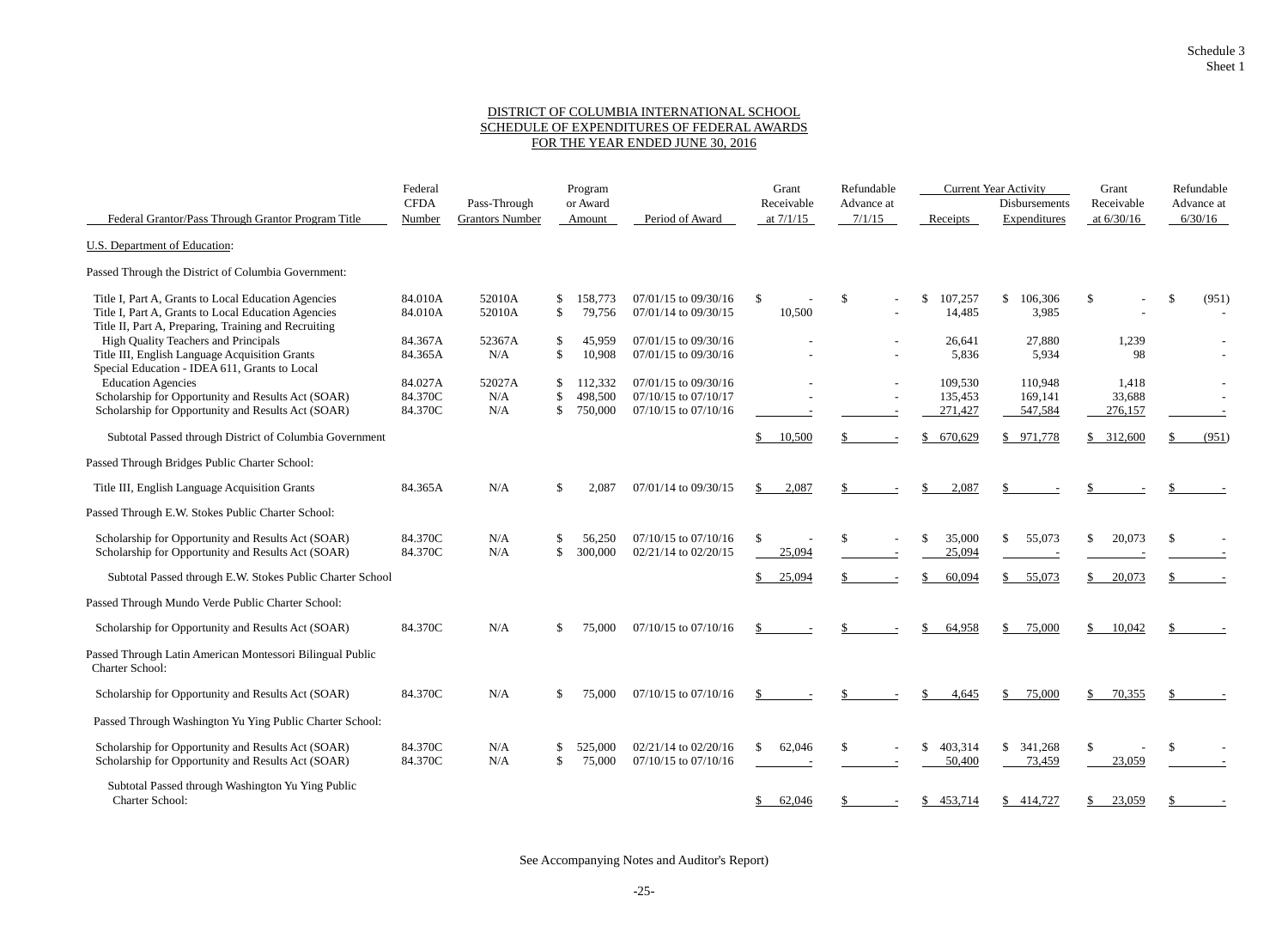## DISTRICT OF COLUMBIA INTERNATIONAL SCHOOL NOTES TO SCHEDULE OF EXPENDITURES OF FEDERAL AWARDS FOR THE YEAR ENDED JUNE 30, 2016

#### Note 1 - Basis of Presentation:

The accompanying schedule of expenditures of federal awards (the Schedule) includes the federal award activity of the School under programs of the federal government for the year ended June 30, 2016. The information in this Schedule is presented in accordance with the requirements of Title 2 U.S. Code of Federal Regulations Part 200, Uniform Administrative Requirements, Cost Principles, and Audit Requirements for Federal Awards (Uniform Guidance). Because the Schedule presents only a selected portion of the operations of the School, it is not intended to and does not present the financial position, changes in net assets, or cash flows of the School.

#### Note 2 - Summary of Significant Accounting Policies:

Expenditures reported on the Schedule are reported on the accrual basis of accounting. Such expenditures are recognized following the cost principles contained in the Uniform Guidance, wherein certain types of expenditures are not allowable or are limited as to reimbursement.

The School has elected not to use the 10 percent de minimis indirect cost rate as allowed under the Uniform Guidance.

| Programs                                                   | CFDA#   | Amount of<br>Expenditures |
|------------------------------------------------------------|---------|---------------------------|
| Title I, Part A, Grants to Local Educational Agencies      | 84.010A | \$<br>110,291             |
| Title II, Part A, Preparing, Training, and Recruiting High |         |                           |
| <b>Quality Teachers and Principals</b>                     | 84.367A | 27,880                    |
| Title III, English Language Acquisition Grants             | 84.365A | 5,934                     |
| Special Education - IDEA 611, Grants to Local Education    |         |                           |
| Agencies                                                   | 84.027A | 110,948                   |
| Scholarship for Opportunity and Results Act (SOAR)         | 84.370C | 1,418,757*                |
| National School Lunch Program                              | 10.553  | 78,729                    |
| School Breakfast Program                                   | 10.555  | 14,160                    |
| Total Federal Awards                                       |         | 766.699                   |

\*Denotes Major Program

### Note 3 - Major Program Disclosure:

Scholarship for Opportunity and Results Act (SOAR)

To provide low-income parents residing in the District of Columbia (District) with expanded options for the education of their children. This program is part of a broader school improvement effort in the District.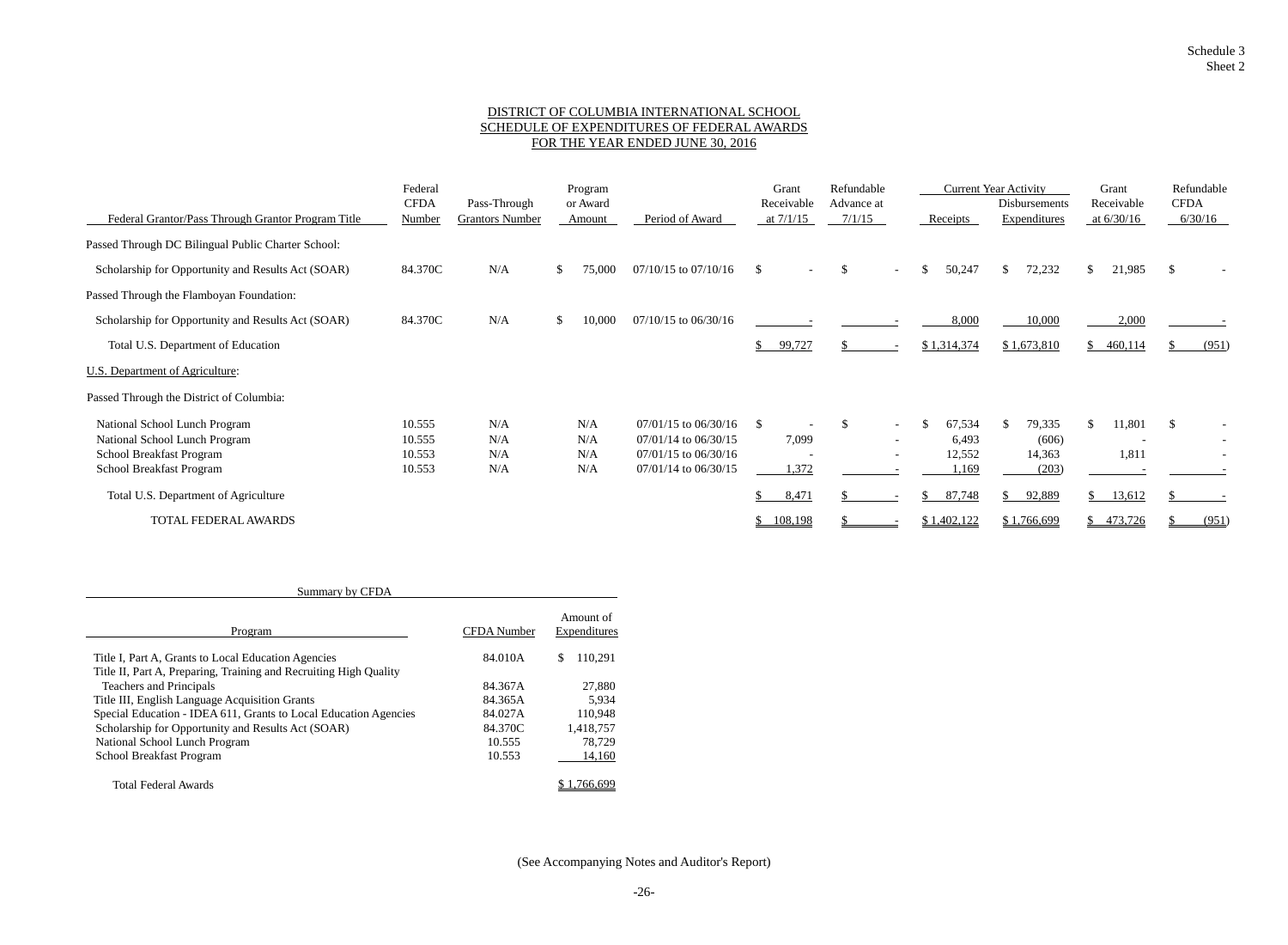Board of Trustees District of Columbia International School 3220 16th Street NW Washington, DC 20010

## INDEPENDENT AUDITOR'S REPORT ON INTERNAL CONTROL OVER FINANCIAL REPORTING AND ON COMPLIANCE AND OTHER MATTERS BASED ON AN AUDIT OF FINANCIAL STATEMENTS PERFORMED IN ACCORDANCE WITH *GOVERNMENT AUDITING STANDARDS*

We have audited, in accordance with auditing standards generally accepted in the United States of America and the standards applicable to financial audits contained in *Government Auditing Standards*, issued by the Comptroller General of the United States, the financial statements of the District of Columbia International School (a nonprofit organization), which comprise the statement of financial position as of June 30, 2016, and the related statements of activities and cash flows for the year then ended, and the related notes to the financial statements, and have issued our report thereon dated November 22, 2016.

### *Internal Control Over Financial Reporting*

In planning and performing our audit of the financial statements, we considered the District of Columbia International School's internal control over financial reporting (internal control) to determine the audit procedures that are appropriate in the circumstances for the purpose of expressing our opinion on the financial statements, but not for the purpose of expressing an opinion on the effectiveness of the District of Columbia International School's internal control. Accordingly, we do not express an opinion on the effectiveness of the Organization's internal control.

A *deficiency in internal control* exists when the design or operation of a control does not allow management or employees, in the normal course of performing their assigned functions, to prevent, or detect and correct, misstatements on a timely basis. A *material weakness* is a deficiency, or a combination of deficiencies, in internal control, such that there is a reasonable possibility that a material misstatement of the entity's financial statements will not be prevented, or detected and corrected on a timely basis. A *significant deficiency* is a deficiency, or a combination of deficiencies, in internal control that is less severe than a material weakness, yet important enough to merit attention by those charged with governance.

Our consideration of internal control was for the limited purpose described in the first paragraph of this section and was not designed to identify all deficiencies in internal control that might be material weaknesses or significant deficiencies. Given these limitations, during our audit we did not identify any deficiencies in internal control that we consider to be material weaknesses. However, material weaknesses may exist that have not been identified.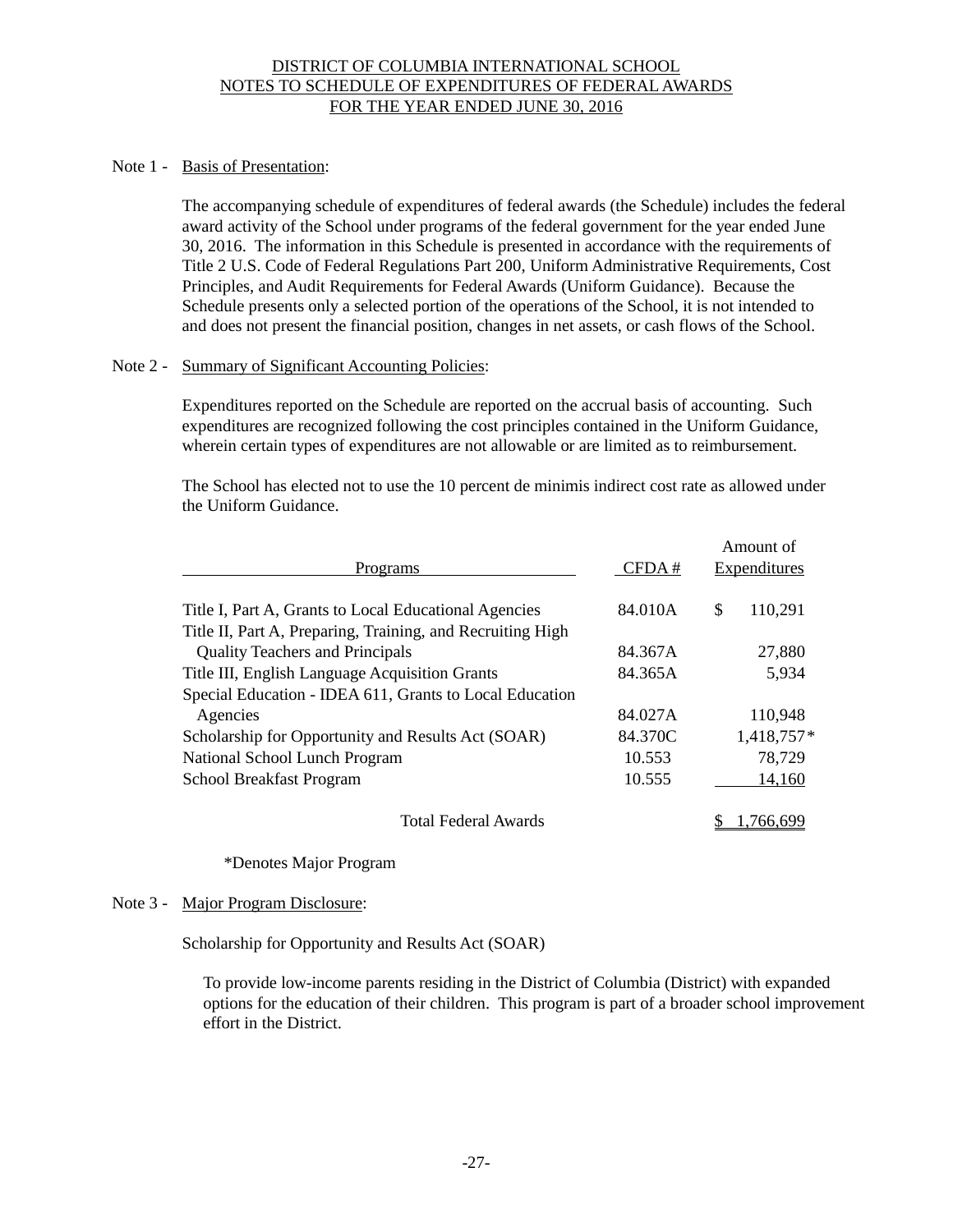## *Compliance and Other Matters*

As part of obtaining reasonable assurance about whether the District of Columbia International School's financial statements are free from material misstatement, we performed tests of its compliance with certain provisions of laws, regulations, contracts and grant agreements, noncompliance with which could have a direct and material effect on the determination of financial statement amounts. However, providing an opinion on compliance with those provisions was not an objective of our audit and accordingly, we do not express such an opinion. The results of our tests disclosed no instances of noncompliance or other matters that are required to be reported under *Government Auditing Standards*.

# *Purpose of this Report*

The purpose of this report is solely to describe the scope of our testing of internal control and compliance and the results of that testing, and not to provide an opinion on the effectiveness of the entity's internal control or on compliance. This report is an integral part of an audit performed in accordance with *Government Auditing Standards* in considering the organization's internal control and compliance. Accordingly, this communication is not suitable for any other purpose.

> Kendall, Prebola and Jones Certified Public Accountants

Bedford, Pennsylvania November 22, 2016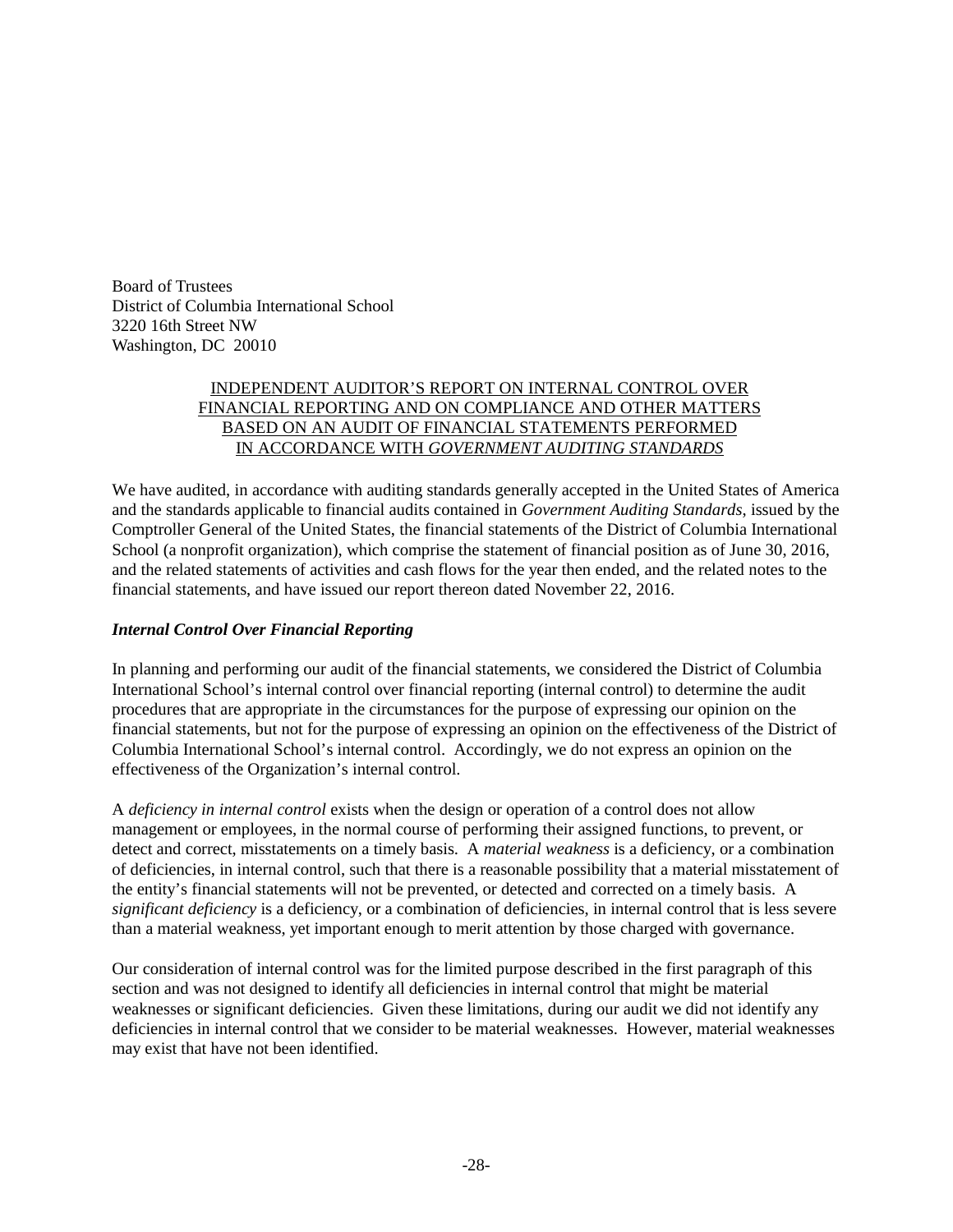The Board of Trustees District of Columbia International School 3220 16th Street NW Washington, DC 20010

### INDEPENDENT AUDITOR'S REPORT ON COMPLIANCE FOR EACH MAJOR PROGRAM AND ON INTERNAL CONTROL OVER COMPLIANCE REQUIRED BY THE UNIFORM GUIDANCE

#### *Report on Compliance for Each Major Federal Program*

We have audited the District of Columbia International School's (a nonprofit organization) compliance with the types of compliance requirements described in the *Compliance Supplement* that could have a direct and material effect on each of District of Columbia International School's major federal programs for the year ended June 30, 2016. The District of Columbia International School's major federal programs are identified in the summary of auditor's results section of the accompanying schedule of findings and questioned costs and in the notes to the Schedule of Expenditures of Federal Awards.

#### *Management's Responsibility*

Management is responsible for compliance with federal statutes, regulations, and terms and conditions of its federal awards applicable to its federal programs.

#### *Auditor's Responsibility*

Our responsibility is to express an opinion on compliance for each of the District of Columbia International School's major federal programs based on our audit of the types of compliance requirements referred to above. We conducted our audit of compliance in accordance with auditing standards generally accepted in the United States of America; the standards applicable to financial audits contained in *Government Auditing Standards*, issued by the Comptroller General of the United States; and the audit requirements of Title 2 U.S. Code of Federal Regulations Part 200, *Uniform Administrative Requirements, Cost Principles, and Audit Requirements for Federal Awards* (Uniform Guidance). Those standards and the Uniform Guidance require that we plan and perform the audit to obtain reasonable assurance about whether noncompliance with the types of compliance requirements referred to above that could have a direct and material effect on a major federal program occurred. An audit includes examining, on a test basis, evidence about the District of Columbia International School's compliance with those requirements and performing such other procedures as we considered necessary in the circumstances.

We believe that our audit provides a reasonable basis for our opinion on compliance for each major federal program. However, our audit does not provide a legal determination of the District of Columbia International School's compliance.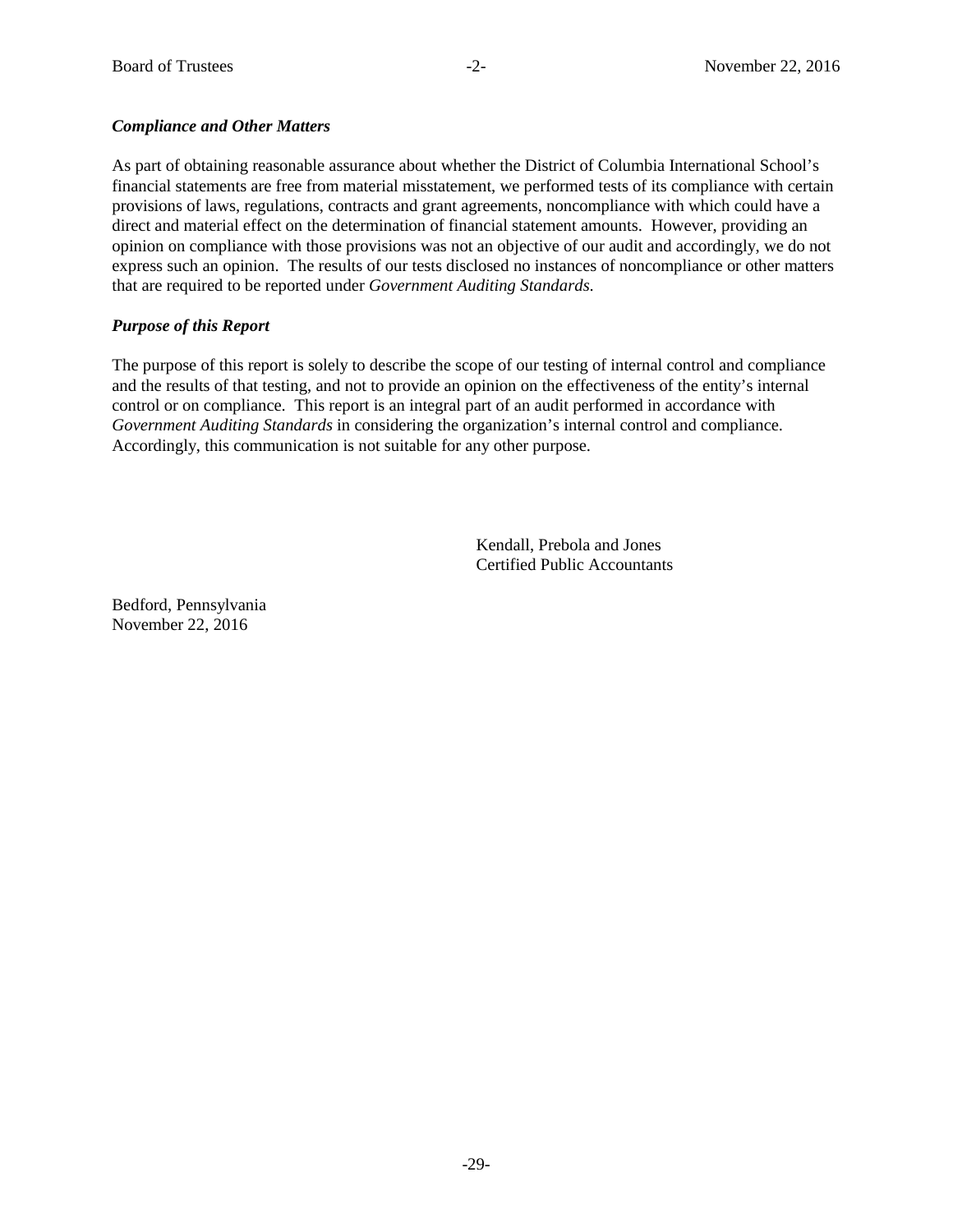# *Opinion on Each Major Federal Award Program*

In our opinion, the District of Columbia International School, complied, in all material respects, with the types of compliance requirements referred to above that could have a direct and material effect on each of its major federal programs for the year ended June 30, 2016.

## *Report on Internal Control Over Compliance*

Management of the District of Columbia International School is responsible for establishing and maintaining effective internal control over compliance with the types of requirements referred to above. In planning and performing our audit of compliance, we considered the District of Columbia International School's internal control over compliance with the types of requirements that could have a direct and material effect on each major federal program to determine the auditing procedures that are appropriate in the circumstances for the purpose of expressing an opinion on compliance for each major federal program and to test and report on internal control over compliance in accordance with the Uniform Guidance, but not for the purpose of expressing an opinion on the effectiveness of internal control over compliance. Accordingly, we do not express an opinion on the effectiveness of the District of Columbia International School's internal control over compliance.

A *deficiency in internal control over compliance* exists when the design or operation of a control over compliance does not allow management or employees, in the normal course of performing their assigned functions, to prevent, or detect and correct, noncompliance with a type of compliance requirement of a federal program on a timely basis. A *material weakness in internal control over compliance* is a deficiency, or a combination of deficiencies, in internal control over compliance, such that there is a reasonable possibility that material noncompliance with a type of compliance requirement of a federal program will not be prevented, or detected and corrected, on a timely basis. A *significant deficiency in internal control over compliance* is a deficiency, or a combination of deficiencies, in internal control over compliance with a type of compliance requirement of a federal program that is less severe than a material weakness in internal control over compliance, yet important enough to merit attention by those charged with governance.

Our consideration of internal control over compliance was for the limited purpose described in the first paragraph of this section and was not designed to identify all deficiencies in internal control over compliance that might be material weaknesses or significant deficiencies. We did not identify any deficiencies in internal control over compliance that we consider to be material weaknesses. However, material weaknesses may exist that have not been identified.

The purpose of this report on internal control over compliance is solely to describe the scope of our testing of internal control over compliance and the results of that testing based on the requirements of the Uniform Guidance. Accordingly, this report is not suitable for any other purpose.

> Kendall, Prebola and Jones Certified Public Accountants

Bedford, Pennsylvania November 22, 2016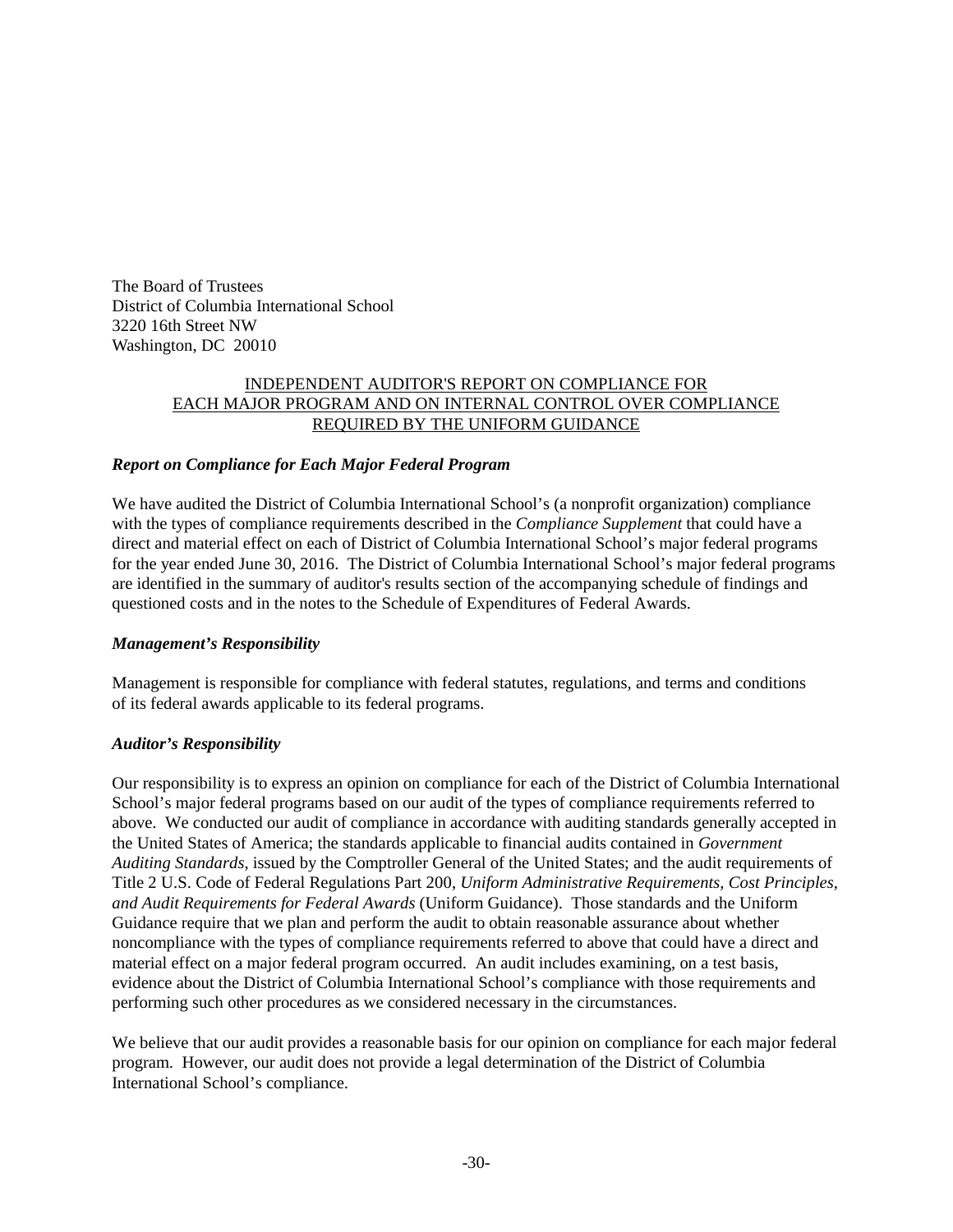# DISTRICT OF COLUMBIA INTERNATIONAL SCHOOL SUMMARY SCHEDULE OF PRIOR AUDIT FINDINGS FOR THE YEAR ENDED JUNE 30, 2016

There were no findings reported in the prior year.